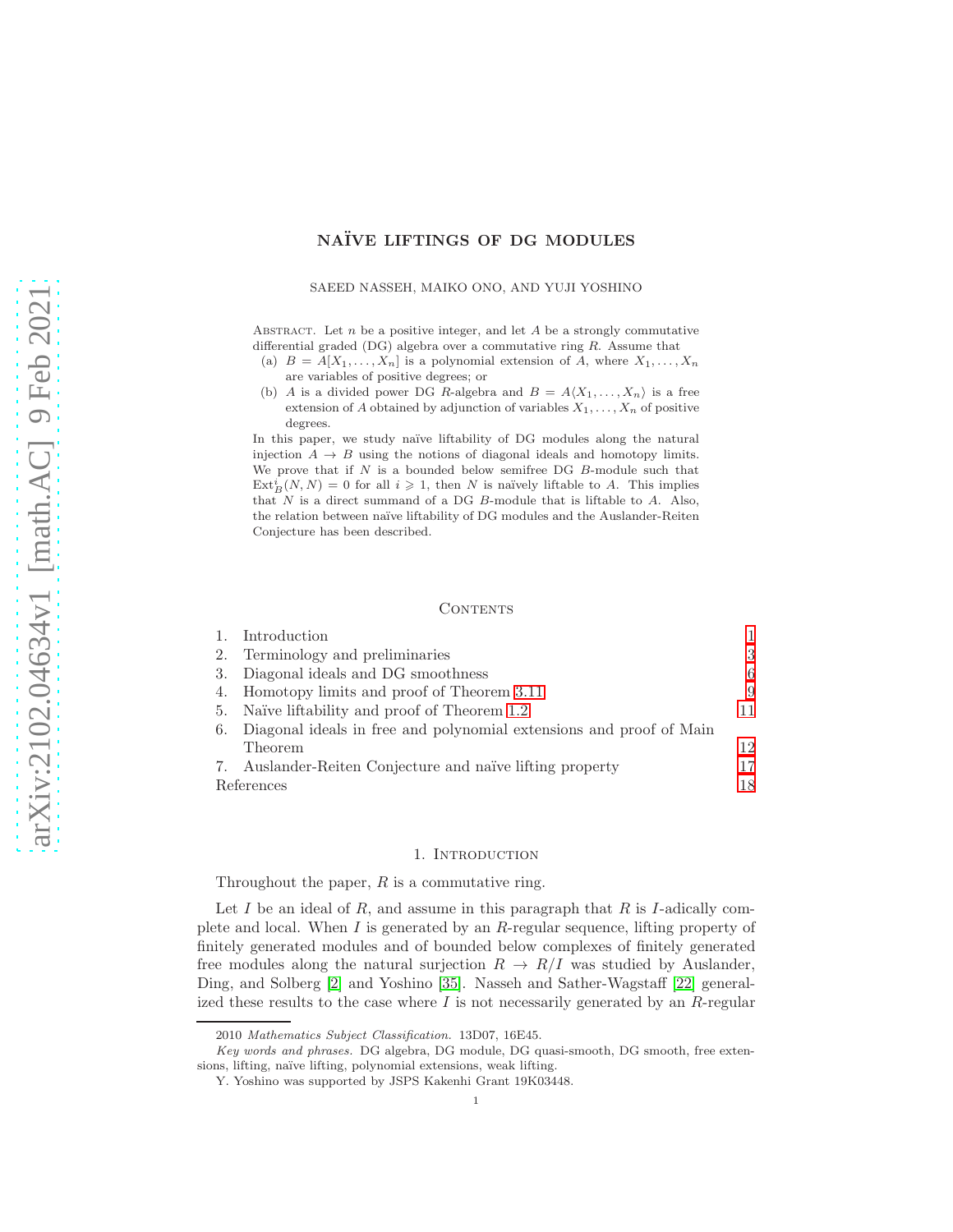sequence. In this case, they considered the lifting property of differential graded (DG) modules along the natural map from R to the Koszul complex on a set of generators of the ideal I.

Let  $A \rightarrow B$  be a homomorphism of DG R-algebras. A right DG B-module N is liftable to A if there is a right DG A-module M such that  $N \cong M \otimes_A^{\mathbf{L}} B$ (or  $N \cong M \otimes_A B$ , if M and N are semifree) in the derived category  $\mathcal{D}(B)$ . In their recent works, Nasseh and Yoshino [\[27\]](#page-18-2) and Ono and Yoshino [\[28\]](#page-18-3) proved the following results on liftability of DG modules; see [2.4](#page-2-1) and [2.8](#page-4-0) for notation.

<span id="page-1-1"></span>**Theorem 1.1** ([\[27,](#page-18-2) [28\]](#page-18-3)). Let A be a DG R-algebra and  $B = A\langle X \rangle$  be a simple free extension of A obtained by adjunction of a variable X of degree  $|X| > 0$  to kill a cycle in A. Assume that N is a semifree DG B-module with  $\text{Ext}_{B}^{|X|+1}(N, N) = 0$ .

- (a) If |X| is odd, then  $N \oplus N(-|X|)$  is liftable to A (that is, N is weakly liftable to A in the sense of  $[21,$  Definition 5.1]).
- (b) If  $|X|$  is even and N is bounded below, then N is liftable to A.

Naïve lifting property of DG modules along simple free extensions of DG algebras was introduced in [\[21\]](#page-18-4) to obtain a new characterization of (weak) liftability of DG modules along such extensions; see  $[21,$  Theorem 6.8]. However, our study of naïve lifting property of DG modules in this paper is mainly motivated by a conjecture of Auslander and Reiten as we explain in Section [7;](#page-16-0) see Theorem [7.1.](#page-16-1) For the general definition of naïve liftability, let  $A \rightarrow B$  be a homomorphism of DG R-algebras such that the underlying graded  $A$ -module  $B$  is free. Let  $N$  be a semifree right DG B-module, and denote by  $N|_A$  the DG B-module N regarded as a right DG A-module via  $A \to B$ . We say that N is naïvely liftable to A if the DG B-module epimorphism  $\pi_N: N|_A \otimes_A B \to N$  defined by  $\pi_N(x \otimes b) = xb$  splits; see [5.1](#page-10-1) for more details. The purpose of this paper is to prove the following result that deals with this version of liftability along finite free and polynomial extensions of DG algebras; see [2.2](#page-2-2) and [2.5](#page-3-0) for the definitions and notation.

**Main Theorem.** Let n be a positive integer. We consider the following two cases:

- (a)  $B = A[X_1, \ldots, X_n]$  is a polynomial extension of A, where  $X_1, \ldots, X_n$  are variables of positive degrees; or
- (b) A is a divided power DG R-algebra and  $B = A\langle X_1, \ldots, X_n \rangle$  is a free extension of A obtained by adjunction of variables  $X_1, \ldots, X_n$  of positive degrees.

In either case, if N is a bounded below semifree DG B-module with  $\mathrm{Ext}^i_B(N,N) = 0$ for all  $i > 0$ , then N is naïvely liftable to A. Moreover, N is a direct sum of a DG B-module that is liftable to A.

A unified method to prove parts (a) and (b) of Theorem [1.1](#page-1-1) is introduced in [\[21\]](#page-18-4) using the notion of j-operators. However, as is noted in  $[21, 3.10]$ , this notion cannot be generalized (in a way that useful properties of j-operators are preserved) to the case where we have more than one variable. Our approach in this paper in order to prove Main Theorem is as follows. In Section [3,](#page-5-0) we define the notions of diagonal ideals and DG smoothness, which is a generalization of the notion of smooth algebras in commutative ring theory. Then using the notion of homotopy limits, discussed in Section [4,](#page-8-1) we prove the following result in Section [5.](#page-10-0)

<span id="page-1-0"></span>**Theorem 1.2.** Let  $A \rightarrow B$  be a DG smooth homomorphism. If N is a bounded below semifree DG B-module with  $\text{Ext}^i_B(N, N) = 0$  for all  $i \geq 1$ , then N is naïvely liftable to A. Moreover, N is a direct sum of a DG B-module that is liftable to A.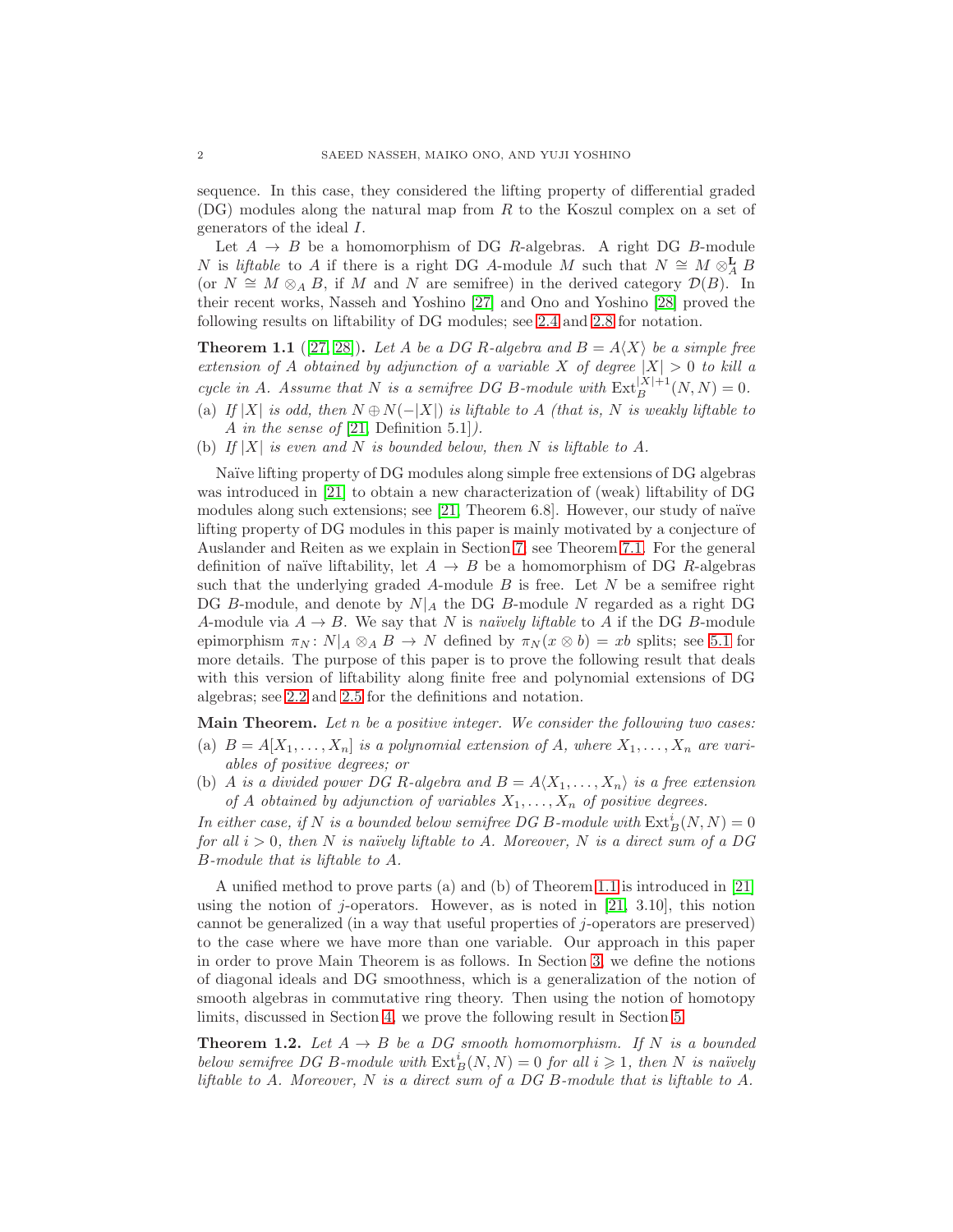<span id="page-2-0"></span>The proof of Main Theorem then follows after we show that under the assumptions of Main Theorem,  $A \rightarrow B$  is DG smooth. This takes up the entire Section [6.](#page-11-0)

### 2. Terminology and preliminaries

We assume that the reader is fairly familiar with complexes, DG algebras, DG modules, and their properties. Some of the references on these subjects are [\[4,](#page-17-2) [7,](#page-17-3) [12,](#page-17-4) [13\]](#page-17-5). In this section, we specify the terminology and include some preliminaries that will be used in the subsequent sections.

<span id="page-2-4"></span>**2.1.** Throughout the paper,  $A$  is a *strongly commutative differential graded*  $R$ algebra (DG R-algebra, for short), that is,

- (a)  $A = \bigoplus_{n\geqslant 0} A_n$  is a non-negatively graded commutative R-algebra<sup>[1](#page-2-3)</sup>, i.e., for all homogeneous elements  $a, b \in A$  we have  $ab = (-1)^{|a||b|}ba$ , and  $a^2 = 0$  if the degree of a (denoted  $|a|$ ) is odd;
- (b) A is an R-complex with a differential  $d^A$  (that is, a graded R-linear map  $A \to A$ of degree  $-1$  with  $(d^A)^2 = 0$ ; such that
- (c)  $d^A$  satisfies the Leibniz rule: for all homogeneous elements  $a, b \in A$  the equality  $d^{A}(ab) = d^{A}(a)b + (-1)^{|a|}ad^{A}(b)$  holds.

A homomorphism  $f: A \rightarrow B$  of DG R-algebras is a graded R-algebra homomorphism of degree 0 which is also a chain map, that is,  $d^B f = f d^A$ .

<span id="page-2-2"></span>**2.2.** An R-algebra U is a *divided power algebra* if a sequence of elements  $u^{(i)} \in U$ with  $i \in \mathbb{N} \cup \{0\}$  is correspondent to every element  $u \in U$  with  $|u|$  positive and even such that the following conditions are satisfied:

- (1)  $u^{(0)} = 1$ ,  $u^{(1)} = u$ , and  $|u^{(i)}| = i|u|$  for all *i*;
- (2)  $u^{(i)}u^{(j)} = \binom{i+j}{i}u^{(i+j)}$  for all  $i, j$ ;
- (3)  $(u + v)^{(i)} = \sum_j u^{(j)} v^{(i-j)}$  for all *i*;
- (4) for all  $i \geqslant 2$  we have

$$
(vw)^{(i)} = \begin{cases} 0 & |v| \text{ and } |w| \text{ are odd} \\ v^iw^{(i)} & |v| \text{ is even and } |w| \text{ is even and positive} \end{cases}
$$

(5) For all  $i \geq 1$  and  $j \geq 0$  we have

$$
(u^{(i)})^{(j)} = \frac{(ij)!}{j!(i!)^j} u^{(ij)}.
$$

A divided power DG R-algebra is a DG R-algebra whose underlying graded Ralgebra is a divided power algebra.

<span id="page-2-5"></span>**2.3.** If R contains the field of rational numbers and U is a graded R-algebra, then U has a structure of a divided power R-algebra by defining  $u^{(m)} = (1/m!)u^m$  for all  $u \in U$  and integers  $m \geq 0$ ; see [\[13,](#page-17-5) Lemma 1.7.2]. Also, R considered as a graded  $R$ -algebra concentrated in degree 0 is a divided power  $R$ -algebra.

<span id="page-2-1"></span>**2.4.** Let  $t \in A$  be a cycle, and let  $A\langle X \rangle$  with the differential d denote the *simple* free extension of A obtained by adjunction of a variable X of degree  $|t| + 1$  such that  $dX = t$ . The DG R-algebra  $A\langle X \rangle$  can be described as  $A\langle X \rangle = \bigoplus_{m \geqslant 0} X^{(m)} A$ 

<span id="page-2-3"></span><sup>&</sup>lt;sup>1</sup>Some authors use the cohomological notaion for DG algebras. In such a case, A is described as  $A = \bigoplus_{n \leq 0} A^n$ , where  $A^n = A_{-n}$  and A is called non-positively graded.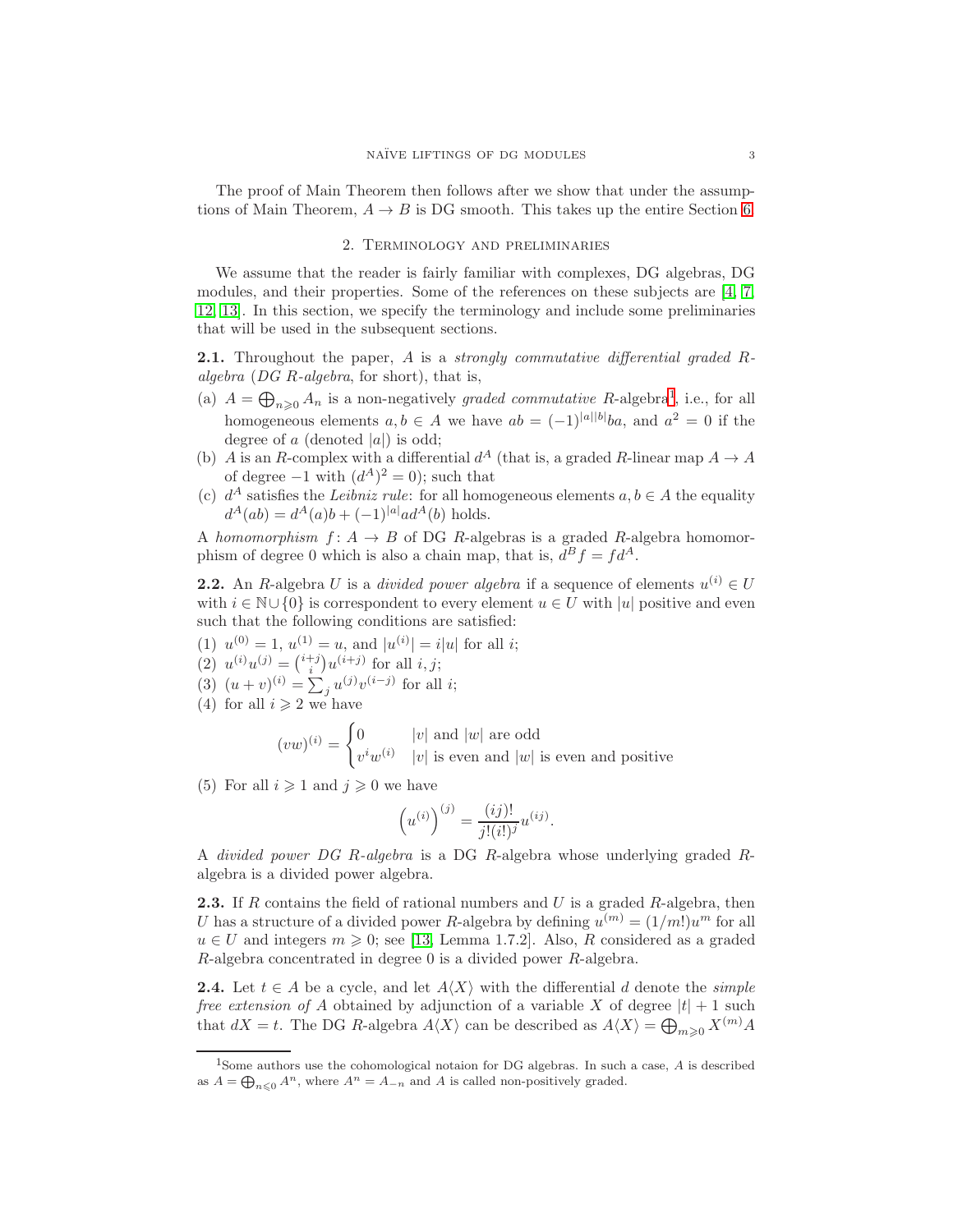with the conventions  $X^{(0)} = 1$  and  $X^{(1)} = X$ , where  $\{X^{(m)} | m \geq 0\}$  is a free basis of  $A\langle X\rangle$  such that:

(a) If |X| is odd, then  $X^{(m)} = 0$  for all  $m \ge 2$ , and for all  $a + Xb \in A\langle X \rangle$  we have

$$
d(a+Xb) = d^Aa + tb - Xd^Ab.
$$

(b) If |X| is even, then  $A\langle X\rangle$  is a divided power DG R-algebra with the algebra structure given by  $X^{(m)}X^{(\ell)} = \binom{m+\ell}{m}X^{(m+\ell)}$  and the differential structure defined by  $dX^{(m)} = X^{(m-1)}t$  for all  $m \geq 1$ .

Also, let  $A[X]$  denote the *simple polynomial extension of*  $A$  with  $X$  described as above, that is,  $A[X] = \bigoplus_{m\geqslant 0} X^m A$  with  $d^{A[X]}(X^m) = mX^{m-1}t$  for positive integers m. Note that here  $X^m$  is just the ordinary power on X.

If R contains the field of rational numbers, then  $A\langle X\rangle = A[X]$ .

<span id="page-3-0"></span>**2.5.** Let *n* be a positive integer, and let  $A\langle X_1, \ldots, X_n \rangle$  (which is also denoted by  $A\langle X_i \mid 1 \leq i \leq n \rangle$  be a finite free extension of the DG R-algebra A obtained by adjunction of *n* variables. In fact, setting  $A^{(0)} = A$  and  $A^{(i)} = A^{(i-1)}\langle X_i \rangle$  for all  $1 \leqslant i \leqslant n$  such that  $d^{A^{(i)}}X_i$  is a cycle in  $A^{(i-1)}$ , we have  $A\langle X_1,\ldots,X_n\rangle = A^{(n)}$ . We also assume that  $0 < |X_1| \leq \cdots \leq |X_n|$ . Note that there is a sequence of DG R-algebras  $A = A^{(0)} \subset A^{(1)} \subset \cdots \subset A^{(n)} = A \langle X_1, \ldots, X_n \rangle$ .

In a similar way, one can define the *finite polynomial extension of the DG R*algebra A, which is denoted by  $A[X_1, \ldots, X_n]$ .

2.6. Our discussion in [2.5](#page-3-0) can be extended to the case of adjunction of infinitely countably many variables to the DG R-algebra A. Let  $\{X_i \mid i \in \mathbb{N}\}\$  be a set of variables. Attaching a degree to each variable such that  $0 < |X_1| \leq |X_2| \leq \cdots$ , similar to [2.5,](#page-3-0) we construct a sequence  $A = A^{(0)} \subset A^{(1)} \subset A^{(2)} \subset \cdots$  of DG R-algebras. We define an infinite free extension of the DG R-algebra A obtained by adjunction of the variables  $X_1, X_2, \ldots$  to be  $A\langle X_i | i \in \mathbb{N} \rangle = \bigcup_{n \in \mathbb{N}} A^{(n)}$ . It is sometimes convenient for us to use the notation  $A\langle X_1, \ldots, X_n \rangle$  with  $n = \infty$  instead of  $A\langle X_i \mid i \in \mathbb{N} \rangle$ .

For the infinite extension  $A\langle X_i | i \in \mathbb{N} \rangle$  of the DG R-algebra A, we always assume the *degree-wise finiteness condition*, that is, for all  $n \in \mathbb{N}$ , we assume that the set  $\{i \mid |X_i| = n\}$  is finite. As an example of this situation, let  $R \to S$  be a surjective ring homomorphism of commutative noetherian rings. Then the Tate resolution of S over R is an extension of the DG R-algebra R (with infinitely countably many variables, in general) which satisfies the degree-wise finiteness condition; see [\[32\]](#page-18-5).

In a similar way, one can define the *infinite polynomial extension of the DG* R-algebra A, which is denoted by  $A[X_i \mid i \in \mathbb{N}]$  or  $A[X_1, \ldots, X_n]$  with  $n = \infty$ .

<span id="page-3-1"></span>**2.7.** For  $n \leq \infty$ , let  $\Gamma = \bigcup_{i=1}^n {\{\overline{X}_i^{(m)} \mid m \geq 0\}}$  with the conventions from [2.4](#page-2-1) that if  $|X_i|$  is odd, then  $X_i^{(0)} = 1$ ,  $X_i^{(1)} = X_i$ , and  $X_i^{(m)} = 0$  for all  $m \ge 2$ .

If  $n < \infty$ , then the set  $\{X_1^{(m_1)}X_2^{(m_2)}\cdots X_n^{(m_n)} \mid X_i^{(m_i)} \in \Gamma \ (1 \leqslant i \leqslant n)\}\)$  is a basis for the underlying graded free A-module  $A\langle X_1, \ldots, X_n \rangle$ .

If  $n = \infty$ , then the set  $\{X_{i_1}^{(m_{i_1})} X_{i_2}^{(m_{i_2})}\}$  $x_{i_2}^{(m_{i_2})}\cdots x_{i_t}^{(m_{i_t})}$  $\binom{m_{i_t}}{i_t}$  |  $X_{i_j}^{(m_{i_j})}$  $\sum_{i_j}^{\lfloor m_{i_j}\rfloor} \in \Gamma$   $(i_j \in \mathbb{N}, t < \infty)$ is a basis for the underlying graded free A-module  $A\langle X_i | i \in \mathbb{N} \rangle$ .

The cases  $A[X_1, \ldots, X_n]$  and  $A[X_i \mid i \in \mathbb{N}]$  can be treated similarly by using ordinary powers  $X_i^m$  instead of divided powers  $X_i^{(m)}$ .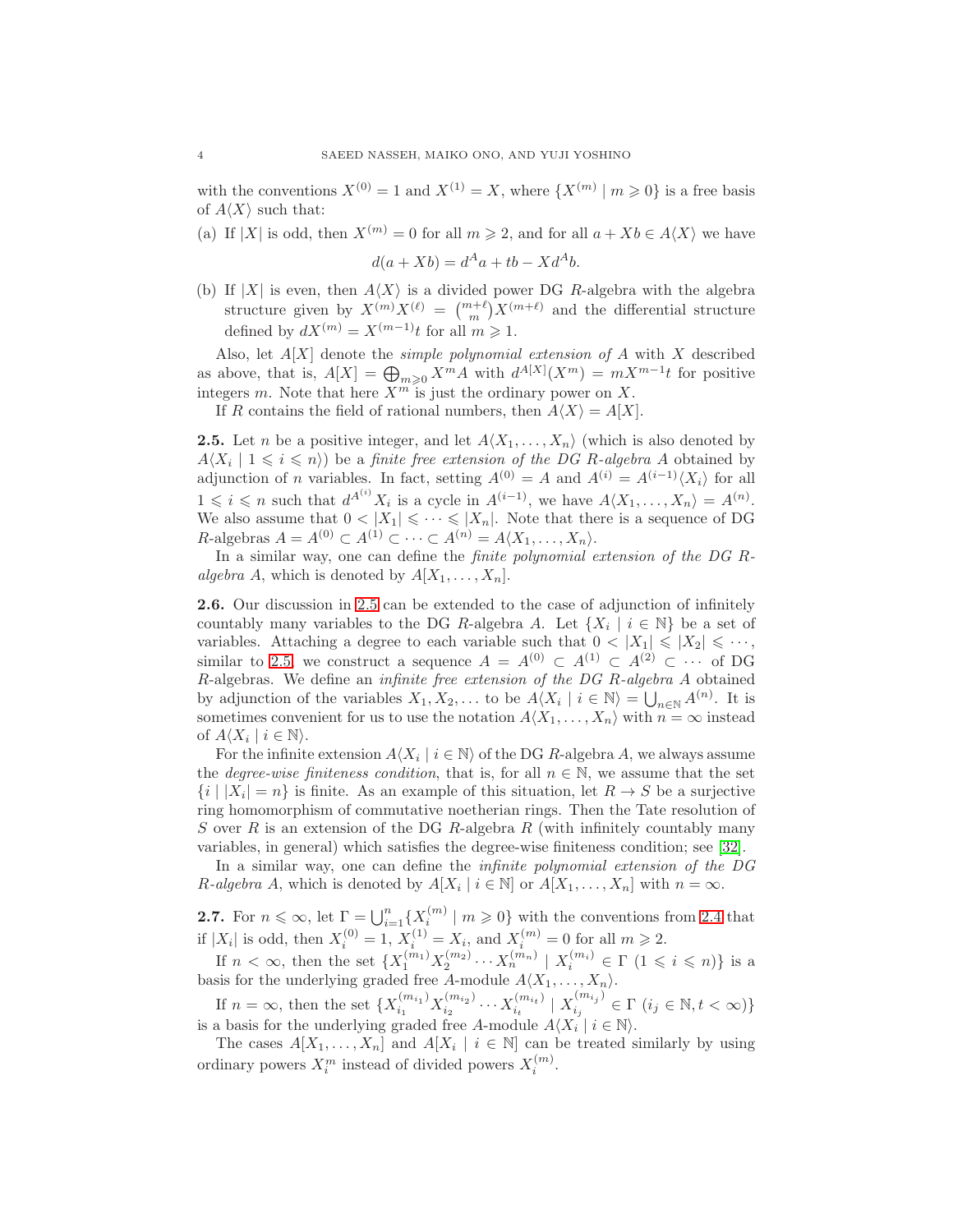<span id="page-4-0"></span>**2.8.** A right DG A-module  $(M, \partial^M)$  (or simply M) is a graded right A-module  $M = \bigoplus_{i \in \mathbb{Z}} M_i$  that is also an R-complex with the differential  $\partial^M$  satisfying the Leibniz rule, that is, the equality  $\partial^M(ma) = \partial^M(m) a + (-1)^{|m|} m d^A(a)$  holds for all homogeneous elements  $a \in A$  and  $m \in M$ .

All DG modules considered in this paper are right DG modules, unless otherwise stated. Since A is graded commutative, a DG A-module M is also a left DG  $A$ module with the left A-action defined by  $am = (-1)^{|m||a|} ma$  for  $a \in A$  and  $m \in M$ .

A  $DG$  submodule of a DG A-module  $M$  is a subcomplex that is a DG A-module under the operations induced by  $M$ , and a  $DG$  ideal of  $A$  is a DG submodule of  $A$ .

For a DG A-module M, let  $inf(M) = inf\{i \in \mathbb{Z} \mid M_i \neq 0\}$ . We say that M is bounded below if  $\inf(M) > -\infty$ , that is, if  $M_i = 0$  for all  $i \ll 0$ . Note that  $\inf(L) \geq \inf(M)$  if L is a DG A-submodule of M. For an integer i, the i-th shift of M, denoted  $\Sigma^i M$  or  $M(-i)$ , is defined by  $(\Sigma^i M)_j = M_{j-i}$  with  $\partial_j^{\Sigma^i M} = (-1)^i \partial_{j-i}^M$ .

**2.9.** Let  $A^o$  denote the *opposite DG R-algebra* which is equal to A as a set, but to distinguish elements in  $A^o$  and A we write  $a^o \in A^o$  if  $a \in A$ . The product of elements in  $A^o$  and the differential  $d^{A^o}$  are given by the formulas  $a^o b^o = (-1)^{|a||b|} (ba)^o =$  $(ab)$ <sup>o</sup> and  $d^{A^o}(a^o) = d^A(a)$ <sup>o</sup>, for all homogeneous elements  $a, b \in A$ . Since A is a graded commutative DG R-algebra, the identity map  $A \to A^o$  that corresponds  $a \in A$  to  $a^o \in A^o$  is a DG R-algebra isomorphism. From this point of view, there is no need to distinguish between  $A$  and  $A<sup>o</sup>$ . However, we will continue using the notation  $A^o$  to make it clear how we use the graded commutativity of  $A$ .

Note that every right (resp. left) DG  $A$ -module  $M$  is a left (resp. right) DG A<sup>o</sup>-module with  $a^{\circ}m = (-1)^{|a^{\circ}||m|}ma$  (resp.  $ma^{\circ} = (-1)^{|a^{\circ}||m|}am$ ) for all homogeneous elements  $a \in A$  and  $m \in M$ .

<span id="page-4-1"></span>**2.10.** Let  $A \rightarrow B$  be a homomorphism of DG R-algebras such that B is projective as an underlying graded A-module. Let  $B^e$  denote the *enveloping DG R-algebra*  $B^o \otimes_A B$  of B over A. The algebra structure on  $B^e$  is given by

$$
(b_1^o \otimes b_2)(b_1'^o \otimes b_2')=(-1)^{|b_1'||b_2|}b_1^o b_1'^o \otimes b_2b_2' = (-1)^{|b_1'||b_2|+|b_1'||b_1|} (b_1'b_1)^o \otimes b_2b_2'
$$

for all homogeneous elements  $b_1, b_2, b'_1, b'_2 \in B$ , while the graded structure is given by  $(B^e)_i = \sum_j (B^o)_j \otimes_A B_{i-j}$  and the differential  $d^{B^e}$  is defined by  $d^{B^e}(b_1^o \otimes b_2) =$  $d^{B^o}(b_1^o) \otimes b_2 + (-1)^{|b_1|} b_1^o \otimes d^B(b_2).$ 

Note that B and  $B^o$  are regarded as subrings of  $B^e$ . Moreover, the map  $B^o \to B^e$ defined by  $b^o \mapsto b^o \otimes 1$  is an injective DG R-algebra homomorphism, via which we can consider  $B^o$  as a DG R-subalgebra of  $B^e$ . Since B is graded commutative,  $B \cong B^o$  and hence, B is a DG R-subalgebra of  $B^e$  as well.

Note also that DG  $B^e$ -modules are precisely DG  $(B, B)$ -bimodules. In fact, for a DG  $B^e$ -module N, the right action of an element of  $B^e$  on N yields the twosided module structure  $n(b_1^o \otimes b_2) = (-1)^{|b_1||n|} b_1 n b_2$  for all homogeneous elements  $n \in N$  and  $b_1, b_2 \in B$ . Hence, the differential  $\partial^N$  satisfies the Leibniz rule on both sides:  $\partial^N(b_1nb_2) = d^B(b_1)nb_2 + (-1)^{|b_1|}b_1\partial^N(n)b_2 + (-1)^{|b_1|+|n|}b_1nd^B(b_2)$  for all homogeneous elements  $n \in N$  and  $b_1, b_2 \in B$ .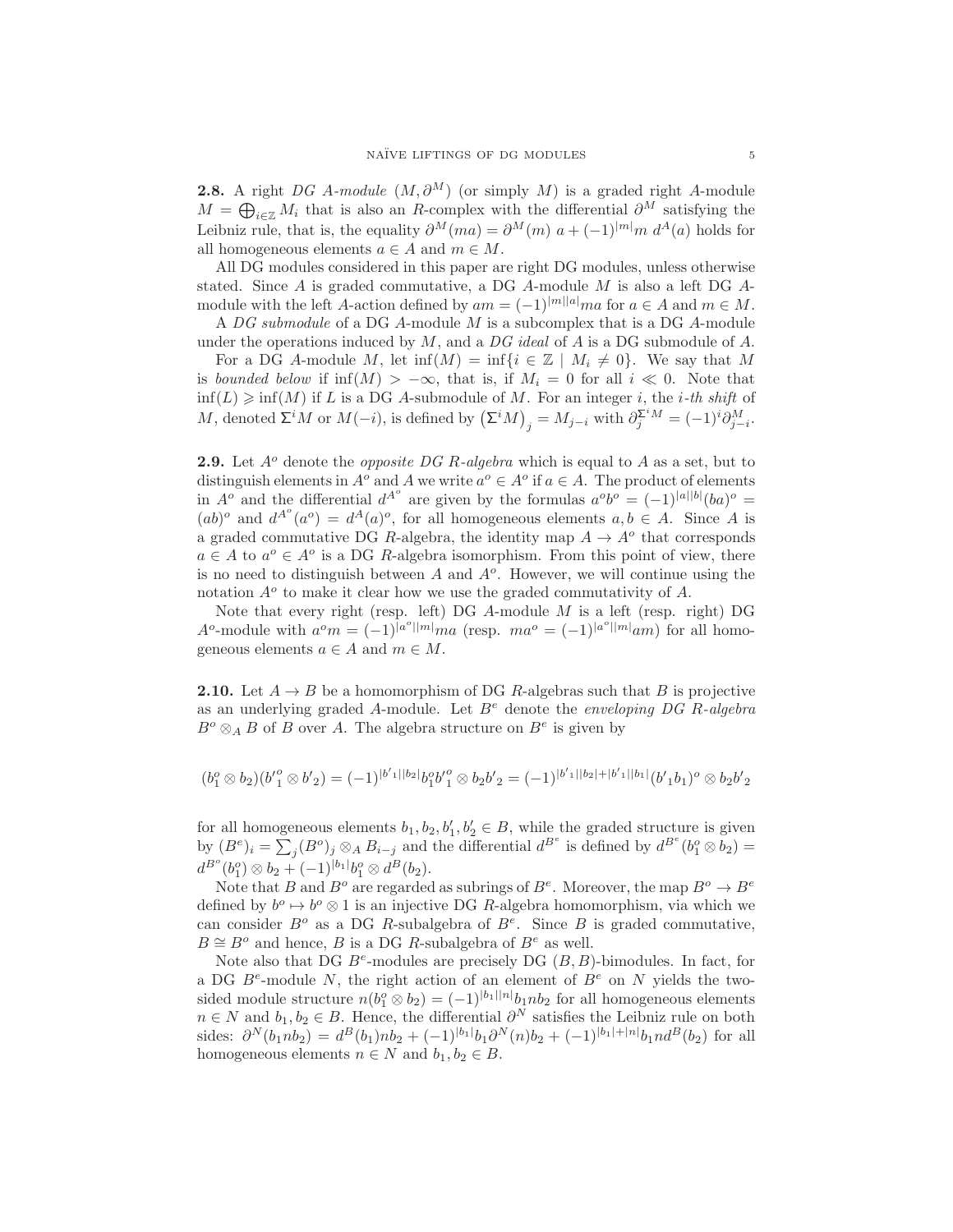<span id="page-5-5"></span>2.11. Consider the notation from [2.7](#page-3-1) and [2.10.](#page-4-1) Let

$$
\text{Mon}(\Gamma) = \begin{cases} \n\left\{ (1^o \otimes X_1^{(m_1)}) \cdots (1^o \otimes X_n^{(m_n)}) \mid X_i^{(m_i)} \in \Gamma \ (1 \leq i \leq n) \right\} & \text{if } n < \infty \\
\left\{ (1^o \otimes X_{i_1}^{(m_1)}) \cdots (1^o \otimes X_{i_t}^{(m_{i_t})}) \mid X_{i_j}^{(m_{i_j})} \in \Gamma \ (i_j \in \mathbb{N}, t < \infty) \right\} & \text{if } n = \infty \\
= \n\left\{ \n\left\{ 1^o \otimes (X_1^{(m_1)} \cdots X_n^{(m_n)}) \mid X_i^{(m_i)} \in \Gamma \ (1 \leq i \leq n) \right\} & \text{if } n < \infty \\
\left\{ 1^o \otimes (X_{i_1}^{(m_{i_1})} \cdots X_{i_t}^{(m_{i_t})}) \mid X_{i_j}^{(m_{i_j})} \in \Gamma \ (i_j \in \mathbb{N}, t < \infty) \right\} & \text{if } n = \infty\n\end{cases}
$$

Then the underlying graded  $A\langle X_1,\ldots,X_n\rangle$ <sup>o</sup>-module  $A\langle X_1,\ldots,X_n\rangle^e$  with  $n \leq \infty$ is free with the basis  $Mon(Γ).<sup>2</sup>$  $Mon(Γ).<sup>2</sup>$  $Mon(Γ).<sup>2</sup>$ 

Once again, the case of  $A[X_1, \ldots, X_n]$  with  $n \leq \infty$  can be treated similarly by using  $X_i^m$  instead of  $X_i^{(m)}$ .

**2.12.** A semifree basis (or semi-basis) of a DG A-module M is a well-ordered subset  $F \subseteq M$  that is a basis for the underlying graded A-module M and satisfies  $\partial^{M}(f) \in \sum_{e \leq f} eA$  for every element  $f \in F$ . A DG A-module M is semifree<sup>[3](#page-5-2)</sup> if it has a semifree basis. Equivalently, the DG  $A$ -module  $M$  is semifree if there exists an increasing filtration

$$
0 = F_{-1} \subseteq F_0 \subseteq F_1 \subseteq \cdots \subseteq M
$$

of DG A-submodules of M such that  $M = \bigcup_{i \geq 0} F_i$  and each DG A-module  $F_i/F_{i-1}$ is a direct sum of copies of  $A(n)$  with  $n \in \mathbb{Z}$ ; see [\[8\]](#page-17-6), [\[9,](#page-17-7) A.2], or [\[12\]](#page-17-4).

<span id="page-5-4"></span>**2.13.** Let  $C(A)$  denote the abelian category of DG A-modules and DG A-module homomorphisms. Also, let  $\mathcal{K}(A)$  be the *homotopy category* of DG A-modules. Recall that objects of  $\mathcal{K}(A)$  are DG A-modules and morphisms are the set of homotopy equivalence classes of DG A-module homomorphisms  $\text{Hom}_{\mathcal{K}(A)}(M,L)$  =  $\text{Hom}_{\mathcal{C}(A)}(M,L)/\sim$ , where  $f\sim g$  for  $f,g\in \text{Hom}_{\mathcal{C}(A)}(M,L)$  if and only if there is a graded A-module homomorphism  $h: M \to L(-1)$  of underlying graded A-modules such that  $f - g = \partial^L h + h \partial^M$ . It is known that  $\mathcal{K}(A)$  is triangulated category. In fact, there is a triangle  $M \to L \to Z \to \Sigma M$  in  $\mathcal{K}(A)$  if and only if there is a short exact sequence  $0 \to M \to L \oplus L' \to Z \to 0$  in  $\mathcal{C}(A)$  in which L' is splitting exact, i.e., id<sub>L'</sub> ~ 0. The *derived category*  $\mathcal{D}(A)$  is obtained from  $\mathcal{C}(A)$  by formally inverting the quasi-isomorphisms (denoted  $\simeq$ ); see, for instance, [\[18\]](#page-18-6) for details.

For each integer i and DG A-modules  $M, L$  with  $M$  being semifree,  $\text{Ext}_{A}^{i}(M, L)$ is defined to be  $H_{-i}(\text{Hom}_A(M, L))$ . Note that  $\text{Ext}^i_A(M, L) = \text{Hom}_{\mathcal{K}(A)}(M, L(-i)).$ 

#### 3. Diagonal ideals and DG smoothness

<span id="page-5-0"></span>In this section, we introduce the notion of diagonal ideals which play an essential role in the proofs of Theorem [1.2](#page-1-0) and Main Theorem.

<span id="page-5-3"></span>**3.1.** Let  $\varphi: A \to B$  be a homomorphism of DG R-algebras such that B is projective as an underlying graded A-module. Let  $\pi_B : B^e \to B$  denote the map defined by

<sup>2</sup>"Mon" is chosen for "monomial."

<span id="page-5-2"></span><span id="page-5-1"></span> ${}^{3}$ Keller [\[18\]](#page-18-6) calls these "DG modules that have property (P)."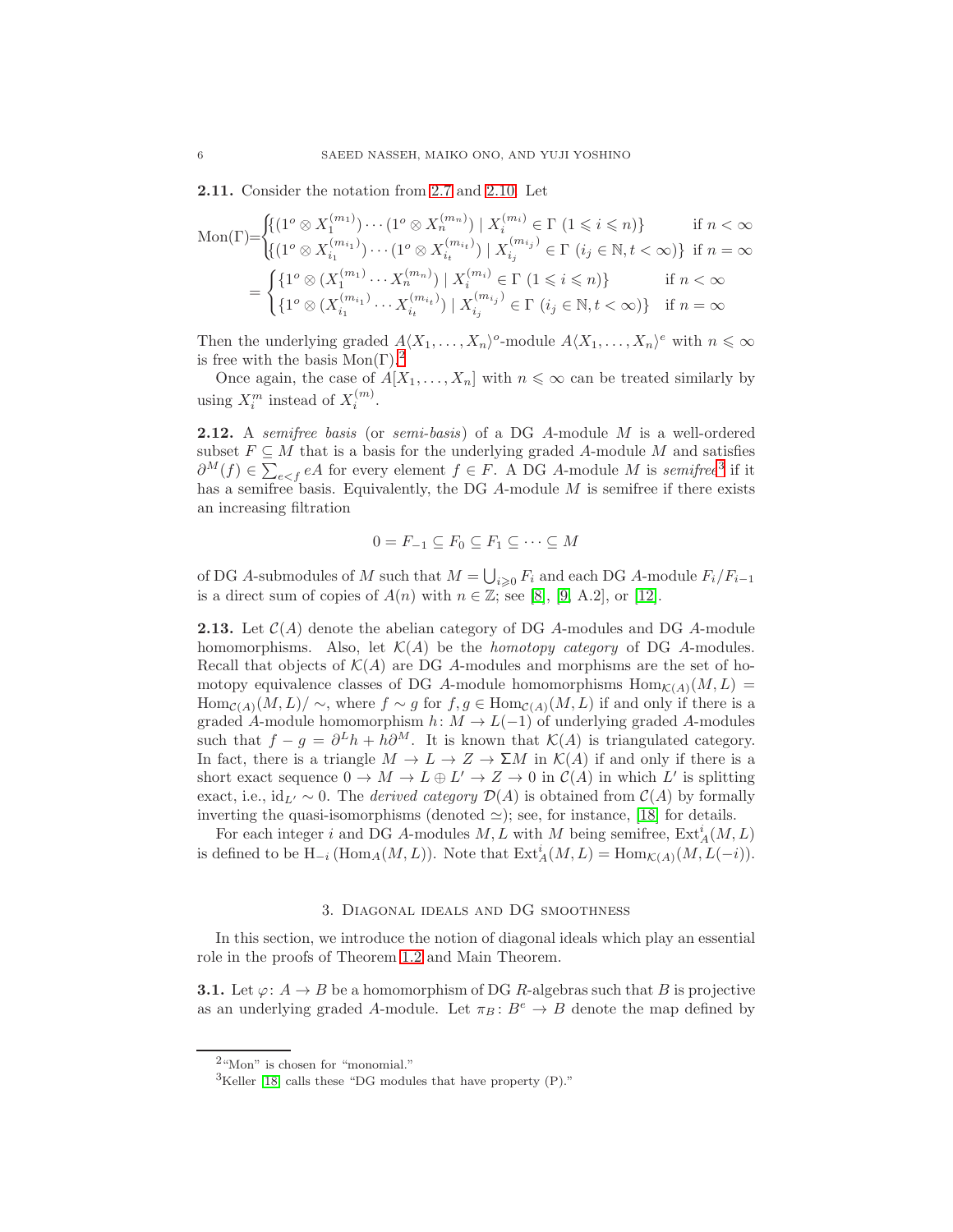$\pi_B(b_1^o \otimes b_2) = b_1b_2$ . For all homogeneous elements  $b_1, b_2, b'_1, b'_2 \in B$  we have

$$
\pi_B((b_1^o \otimes b_2)(b_1^o \otimes b_2')) = (-1)^{|b_1^{\prime}| |b_2| + |b_1^{\prime}| |b_1|} \pi_B((b_1^{\prime} b_1)^o \otimes b_2 b_2^{\prime})
$$
  
\n
$$
= (-1)^{|b_1^{\prime}| |b_2| + |b_1^{\prime}| |b_1|} (b_1^{\prime} b_1)(b_2 b_2^{\prime})
$$
  
\n
$$
= (b_1 b_2)(b_1^{\prime} b_2^{\prime})
$$
  
\n
$$
= \pi_B(b_1^o \otimes b_2) \pi_B(b_1^{\prime o} \otimes b_2^{\prime}).
$$

Hence,  $\pi_B$  is an algebra homomorphism. Also, it is straightforward to check that  $\pi_B$  is a chain map. Therefore,  $\pi_B$  is a homomorphism of DG R-algebras.

**Definition 3.2.** In the setting of [3.1,](#page-5-3) kernel of  $\pi_B$  is denoted by  $J = J_{B/A}$  and is called the *diagonal ideal* of  $\varphi$ <sup>[4](#page-6-0)</sup>

**3.3.** In [3.1,](#page-5-3) since  $\pi_B$  is a homomorphism of DG R-algebras, J is a DG ideal of B<sup>e</sup>. The isomorphism  $B^e/J \cong B$  of DG R-algebras is also an isomorphism of DG  $B<sup>e</sup>$ -modules. Hence, there is an exact sequence of DG  $B<sup>e</sup>$ -modules:

<span id="page-6-4"></span>
$$
0 \to J \to B^e \xrightarrow{\pi_B} B \to 0. \tag{3.3.1}
$$

Next, we define our notion of smoothness for DG algebras.

<span id="page-6-3"></span>**Definition 3.4.** Let  $\varphi: A \to B$  be a homomorphism of DG R-algebras. We say that B is DG quasi-smooth over A (or simply  $\varphi$  is DG quasi-smooth) if the following conditions are satisfied:

- (i) B is free as an underlying graded A-module.
- (ii) The diagonal ideal J has a filtration consisting of DG  $B^e$ -submodules<sup>[5](#page-6-1)</sup>

 $J = J^{[1]} \supset J^{[2]} \supset J^{[3]} \supset \cdots \supset J^{[\ell]} \supset J^{[\ell+1]} \supset \cdots$ 

such that  $JJ^{[\ell]} + J^{[\ell]}J \subseteq J^{[\ell+1]}$  for all  $\ell \geq 1$ , and each element of  $J^{[\ell]}$  has degree  $\geq \ell$ , that is,  $\inf(J^{[\ell]}) \geq \ell$ . This implies that  $\bigcap_{\ell} J^{[\ell]} = (0)$ .

(iii) For every  $\ell \geq 1$ , the DG B-module  $J^{[\ell]}/J^{[\ell+1]}$  is semifree.

We say that B is DG smooth over A (or simply  $\varphi$  is DG smooth) if it is DG quasi-smooth over A and for all positive integers  $\ell$ , the semifree DG B-module  $J^{[\ell]}/J^{[\ell+1]}$  has a finite semifree basis.<sup>[6](#page-6-2)</sup>

3.5. There exist other definitions of smoothness for DG algebras. For instance, a definition given by Kontsevich is found in [\[20\]](#page-18-7) (alternatively, in [\[34,](#page-18-8) Section 18]). Also, another version of smoothness for DG algebras is introduced by Toën and Vezzosi in [\[33\]](#page-18-9) which Shaul [\[31\]](#page-18-10) proves is equivalent to Kontsevich's definition. However, our above version of smoothness is new and quite different from any existing definition of smoothness for DG algebras.

**3.6.** Let  $\varphi: A \to B$  be a homomorphism of DG R-algebras. If B is DG smooth over A, then for any integer  $\ell \geq 1$ , there is a finite filtration

$$
J = L_0 \supset L_1 \supset L_2 \supset \cdots \supset L_s \supset L_{s+1} = J^{[\ell]}
$$

<span id="page-6-0"></span><sup>&</sup>lt;sup>4</sup>The definition of diagonal ideals originates in scheme theory. In fact, if  $A \rightarrow B$  is a homomorphism of commutative rings, then the kernel of the natural mapping  $B \otimes_A B \to B$  is the defining ideal of the diagonal set in the Cartesian product  $Spec B \times_{Spec A} Spec B$ .

<span id="page-6-1"></span> $^{5}J^{[\ell]}$  is just a notation for the  $\ell$ -th DG  $B^e$ -submodule of J in the sequence. It is not an  $\ell$ -th power of any kind.

<span id="page-6-2"></span><sup>&</sup>lt;sup>6</sup>In case that  $A \to B$  is a homomorphism of commutative rings, B is projective over A, and  $J/J^2$  is projective over B, then B is smooth over A in the sense of scheme theory. In this case,  $J/J^2 \cong \Omega_{B/A}$  is the module of Kähler differentials.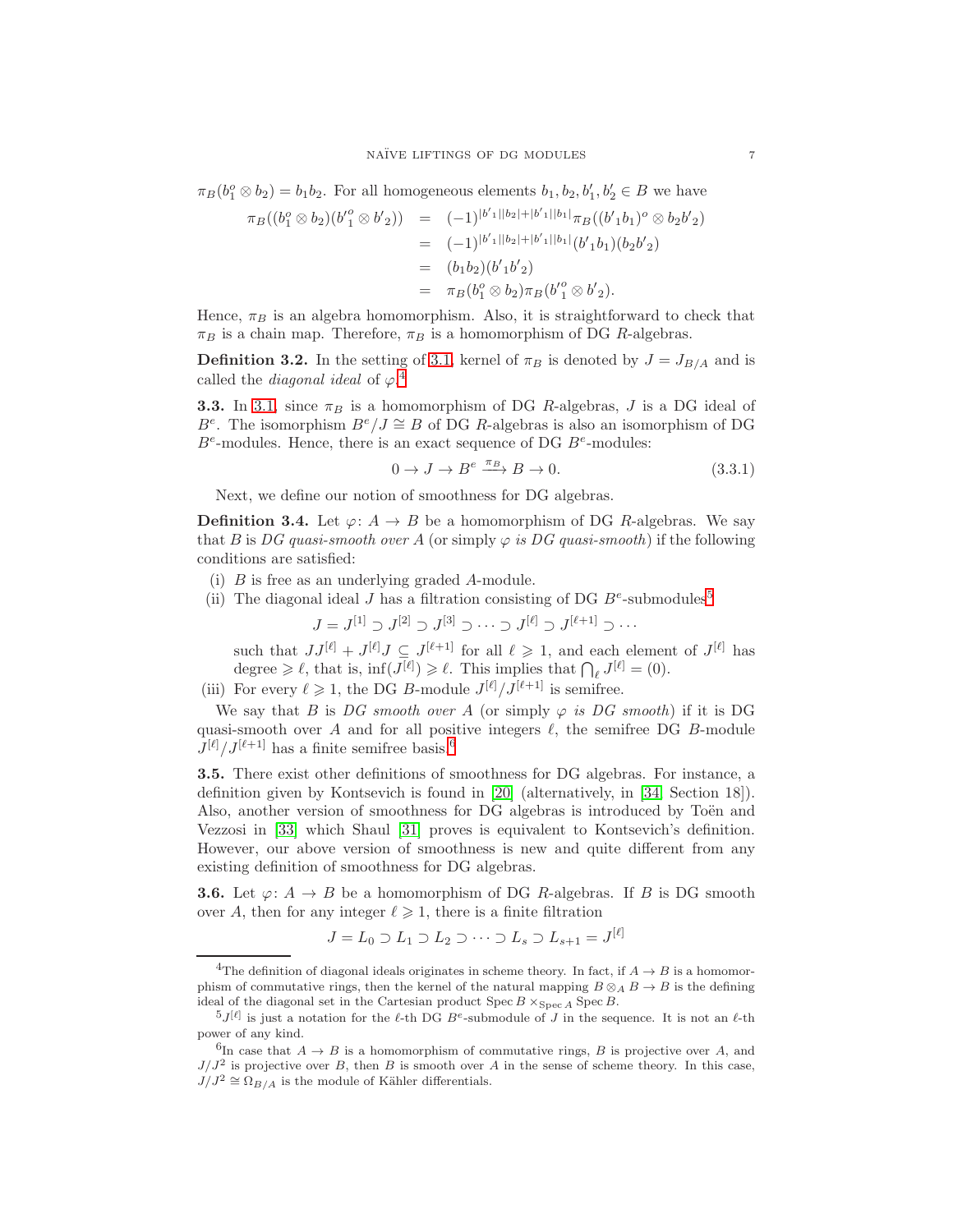of J by its DG  $B^e$ -submodules, where for each  $0 \leq i \leq s$  we have  $L_i/L_{i+1} \cong B(-a_i)$ as DG  $B^e$ -modules, for some positive integer  $a_i$ .

3.7. We will show in Section [6](#page-11-0) that free extensions of divided power DG R-algebras and polynomial extensions of DG R-algebras are DG quasi-smooth. If these extensions are finite, then we have the DG smooth property; see Corollary [6.12.](#page-16-2)

There are several examples of DG smooth extensions besides free or polynomial extensions. For instance, as one of the most trivial examples, let  $B = A\langle X \rangle/(X^2)$ , where |X| is even and  $d^B X = 0$ . If A contains a field of characteristic 2, then B is DG smooth over A by setting  $J^{[2]} = (0)$ .

**3.8.** Let  $\varphi: A \to B$  be a DG quasi-smooth homomorphism, and use the notation of Definition [3.4.](#page-6-3) Let N be a semifree DG B-module. For every positive integer  $\ell$ , consider the DG  $B^e$ -module  $J/J^{[\ell]}$  as a DG  $(B, B)$ -bimodule. The tensor product  $N \otimes_B J/J^{[\ell]}$  uses the left DG B-module structure of  $J/J^{[\ell]}$  and in this situation,  $N \otimes_B J/J^{[\ell]}$  is a right DG B-module by the right B-action on  $J/J^{[\ell]}$ .

The following lemma is useful in the next section.

<span id="page-7-2"></span>**Lemma 3.9.** Let  $\varphi: A \to B$  be a DG quasi-smooth homomorphism, and use the notation of Definition [3.4.](#page-6-3) Suppose that  $N$  is a semifree DG B-module such that  $\mathrm{Ext}^i_B(N, N \otimes_B J/J^{[\ell]}) = 0$  for all  $i \geqslant 0$  and some  $\ell \geqslant 1$ . Then the natural inclusion  $J^{[\ell]} \to J$  induces an isomorphism  $\text{Ext}^i_B(N, N \otimes_B J^{[\ell]}) \cong \text{Ext}^i_B(N, N \otimes_B J)$  for all  $i \geqslant 1$ .

*Proof.* Applying  $N \otimes_B -$  to the short exact sequence  $0 \to J^{[\ell]} \to J \to J^{[\ell]} \to 0$ of DG  $B<sup>e</sup>$ -modules, we get an exact sequence

<span id="page-7-0"></span>
$$
0 \to N \otimes_B J^{[\ell]} \to N \otimes_B J \to N \otimes_B J/J^{[\ell]} \to 0 \tag{3.9.1}
$$

of DG  $B$ -modules, where the injectivity on the left comes from the fact that  $N$  is free as an underlying graded B-module. The assertion now follows from the long exact sequence of Ext obtained from applying  $\text{Hom}_B(N, -)$  to [\(3.9.1\)](#page-7-0).

The following result is used in the proof of Theorem [1.2.](#page-1-0)

<span id="page-7-3"></span>**Theorem 3.10.** Let  $\varphi: A \to B$  be a DG smooth homomorphism, and use the notation of Definition [3.4.](#page-6-3) Let N be a semifree DG B-module with  $\text{Ext}_{B}^{i}(N, N) = 0$ for all  $i \geqslant 1$ . Then for all  $i \geqslant 0$  and all  $\ell \geqslant 1$  we have  $\mathrm{Ext}^i_B(N, N \otimes_B J^{[\ell]} / J^{[\ell+1]}) =$  $0 = \text{Ext}_{B}^{i}(N, N \otimes_{B} J/J^{[\ell]}).$ 

*Proof.* We treat both of the equalities at the same time. Let L denote  $J^{[\ell]}/J^{[\ell+1]}$ or  $J/J^{[\ell]}$  with  $\ell \geq 1$ . By definition of DG smoothness, there is a finite filtration

$$
L = L_0 \supset L_1 \supset L_2 \supset \cdots \supset L_s \supset L_{s+1} = (0)
$$

of L by its DG  $B^e$ -submodules, where for each  $0 \leq i \leq s$  we have  $L_i/L_{i+1} \cong B(-a_i)$ as DG  $B^e$ -modules, for some positive integer  $a_i$ .

We now prove by induction on s that  $\text{Ext}_{B}^{i}(N, N \otimes_{B} L) = 0$  for all  $i \geq 0$ . For the base case where  $s = 0$ , we have  $L \cong B(-a_0)$ . Hence,  $N \otimes_B L \cong N(-a_0)$ . Therefore,  $\mathrm{Ext}^i_B(N, N \otimes_B L) \cong \mathrm{Ext}^i_B(N, N(-a_0)) = \mathrm{Ext}^{i+a_0}_B(N, N) = 0$  for all  $i \geq 0$ .

Assume now that  $s \geq 1$ . Since N is a semifree DG B-module, tensoring the short exact sequence  $0 \to L_1 \to L \to B(-a_0) \to 0$  of DG  $B^e$ -modules (hence, DG  $B$ -modules) by  $N$ , we get a short exact sequence

<span id="page-7-1"></span>
$$
0 \to N \otimes_B L_1 \to N \otimes_B L \to N \otimes_B B(-a_0) \to 0 \tag{3.10.1}
$$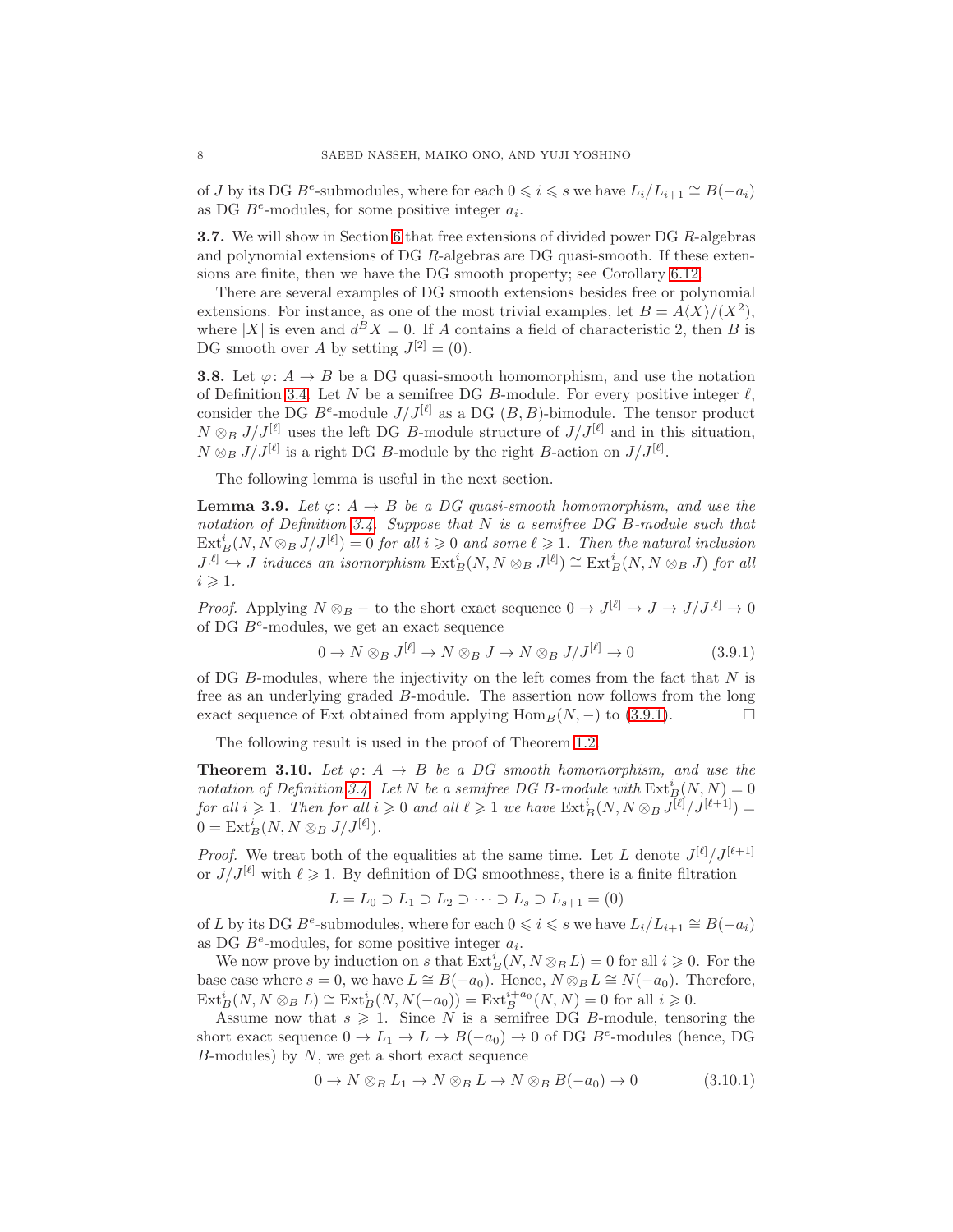of DG B-modules (hence, DG  $B^e$ -modules via  $\pi_B$ ). By inductive hypothesis we have  $\text{Ext}^i_B(N, N \otimes_B L_1) = 0$  for all  $i \geq 0$ . Also,  $\text{Ext}^i_B(N, N \otimes_B B(-a_0)) = 0$  for all  $i \geq 0$  by the base case  $s = 0$ . It follows from the long exact sequence of cohomology modules obtained from [\(3.10.1\)](#page-7-1) that  $\text{Ext}_{B}^{i}(N, N \otimes_{B} L) = 0$  for all  $i \geq 0$ .

The next result is also crucial in the proof of Theorem [1.2.](#page-1-0)

<span id="page-8-0"></span>**Theorem 3.11.** Let  $\varphi: A \to B$  be a DG quasi-smooth homomorphism, and use the notation of Definition [3.4.](#page-6-3) Let N be a bounded below semifree DG B-module with  $\mathrm{Ext}^i_B(N, N \otimes_B J/J^{[\ell]}) = 0$  for all  $i \geqslant 0$  and all  $\ell \geqslant 1$ . Then  $\mathrm{Ext}^i_B(N, N \otimes_B J) = 0$ for all  $i \geqslant 1$ .

<span id="page-8-1"></span>The proof of this result needs the machinery of homotopy limits, which we discuss in the next section. We give the proof of this theorem in [4.7](#page-9-0) below.

### 4. Homotopy limits and proof of Theorem [3.11](#page-8-0)

The entire section is devoted to the proof of Theorem [3.11.](#page-8-0) The notion of homotopy limits, which we define in [4.4,](#page-9-1) plays an essential role in the proof of the following result which is a key to the proof of Theorem [3.11.](#page-8-0)

<span id="page-8-2"></span>Theorem 4.1. Let M and N be DG A-modules with M bounded below and N semifree. Assume that there is a descending sequence

$$
M = M^0 \supseteq M^1 \supseteq M^2 \supseteq \cdots \supseteq M^{\ell} \supseteq M^{\ell+1} \supseteq \cdots
$$

of DG A-submodules of M that satisfies the following conditions:

- (1)  $\lim_{\ell \to \infty} \inf(M^{\ell}) = \infty$ ; and
- (2) there is an integer k such that the natural maps  $M^{\ell} \hookrightarrow M$  induce isomorphisms  $\text{Ext}_{A}^{k}(N, M^{\ell}) \cong \text{Ext}_{A}^{k}(N, M)$  for all  $\ell \geq 1$ .

Then  $\text{Ext}_{A}^{k}(N, M) = 0.$ 

By [2.13,](#page-5-4) Theorem [4.1](#page-8-2) can be restated as follows. We prove this result in [4.6.](#page-9-2)

<span id="page-8-4"></span>Theorem 4.2. Let M and N be DG A-modules with M bounded below and N semifree. Assume that there is a descending sequence

$$
M = M^0 \supseteq M^1 \supseteq M^2 \supseteq \cdots \supseteq M^{\ell} \supseteq M^{\ell+1} \supseteq \cdots
$$

of DG A-submodules of M that satisfies the following conditions:

- (1)  $\lim_{\ell \to \infty} \inf(M^{\ell}) = \infty$ ; and
- (2) for all positive integers  $\ell$ , the natural maps  $M^{\ell} \hookrightarrow M$  induce isomorphisms  $\text{Hom}_{\mathcal{K}(A)}(N, M^{\ell}) \cong \text{Hom}_{\mathcal{K}(A)}(N, M).$

Then  $\text{Hom}_{\mathcal{K}(A)}(N, M) = 0.$ 

<span id="page-8-3"></span>**4.3.** For a family  $\{M^{\ell} \mid \ell \in \mathbb{N}\}\$  of countably many DG A-modules, the product (or the *direct product*)  $P = \prod_{\ell \in \mathbb{N}} M^{\ell}$  in  $C(A)$  is constructed as follows: the DG A-module P has a Z-graded structure  $P_i = \prod_{\ell \in \mathbb{N}} (M^{\ell})_i$  for all  $i \in \mathbb{Z}$  with the differential that is given by the formula

$$
\partial_i^P\left((m^\ell)_{\ell\in\mathbb{N}}\right) = \left(\partial_i^{M^\ell}(m^\ell)\right)_{\ell\in\mathbb{N}}
$$

for all  $(m^{\ell})_{\ell \in \mathbb{N}} \in P_i$ . By definition, we have

$$
\operatorname{Hom}_{\mathcal{C}(A)}(-,P) \cong \prod_{\ell \in \mathbb{N}} \operatorname{Hom}_{\mathcal{C}(A)}(-,M^{\ell})
$$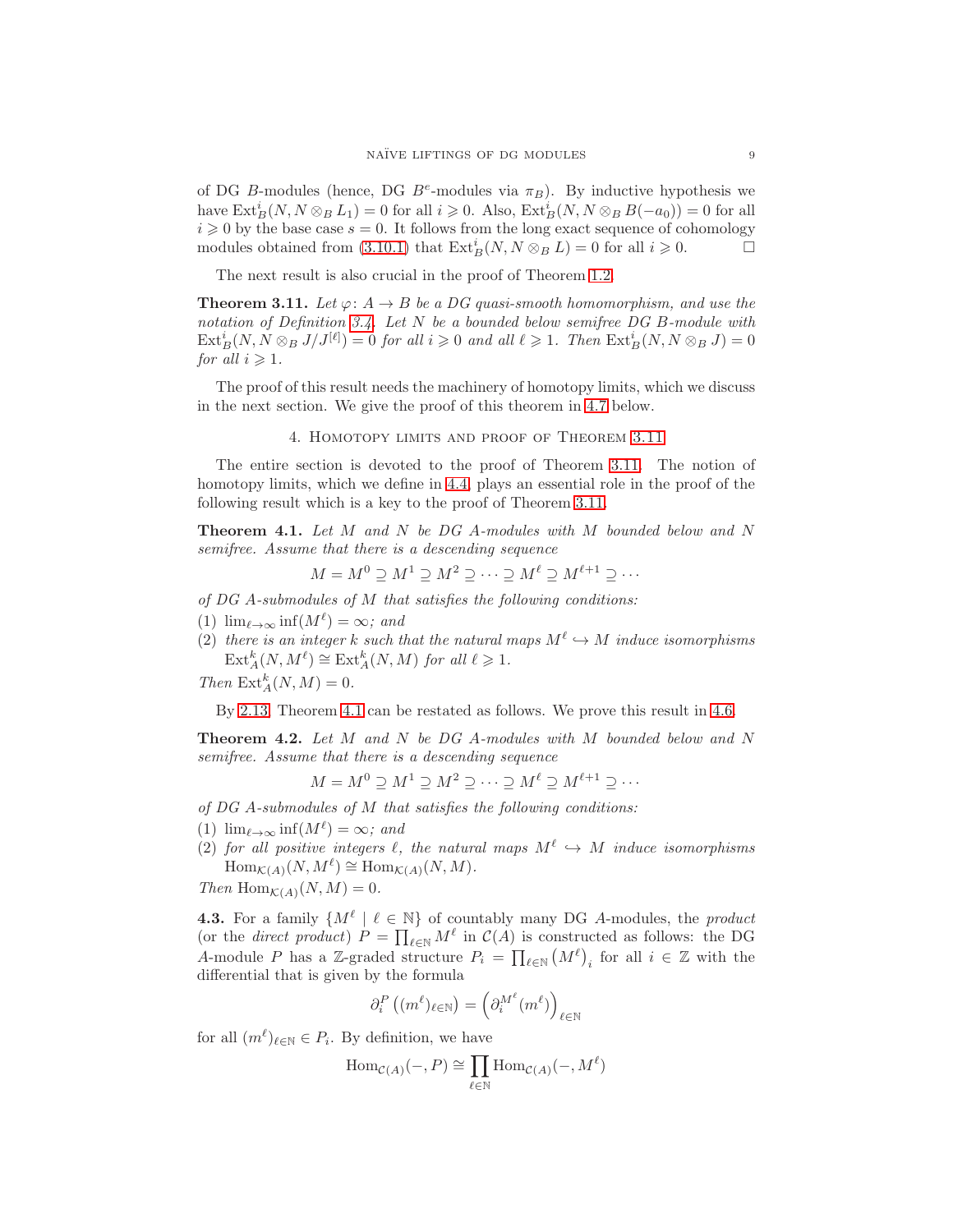as functors on  $\mathcal{C}(A)$ . It can be seen that P is also a product in  $\mathcal{K}(A)$ . Hence,

$$
\text{Hom}_{\mathcal{K}(A)}(-,P) \cong \prod_{\ell \in \mathbb{N}} \text{Hom}_{\mathcal{K}(A)}(-,M^{\ell})
$$
\n(4.3.1)

as functors on  $\mathcal{K}(A)$ .

Next, we define the notion of homotopy limits; references on this include [\[7,](#page-17-3) [18\]](#page-18-6).

<span id="page-9-1"></span>**4.4.** Assume that  $\{M^{\ell} \mid \ell \in \mathbb{N}\}\$ is a family of DG A-modules such that

$$
M^1 \supseteq M^2 \supseteq \cdots \supseteq M^{\ell} \supseteq M^{\ell+1} \supseteq \cdots.
$$

Then, the homotopy limit  $L = \text{holim } M^{\ell}$  is defined by the triangle in  $\mathcal{K}(A)$ 

<span id="page-9-3"></span>
$$
L \to P \xrightarrow{\varphi} P \to \Sigma L \tag{4.4.1}
$$

where  $P = \prod_{\ell \in \mathbb{N}} M^{\ell}$  is the product introduced in [4.3](#page-8-3) and  $\varphi$  is defined by

$$
\varphi\left(\left(m^{\ell}\right)_{\ell\in\mathbb{N}}\right)=\left(m^{\ell}-m^{\ell+1}\right)_{\ell\in\mathbb{N}}.
$$

Note that  $(4.4.1)$  is a triangle in the derived category  $\mathcal{D}(A)$  as well.

Let N be a semifree DG A-module. Since N is  $K(A)$ -projective, we note that  $\text{Hom}_{\mathcal{D}(A)}(N,-) = \text{Hom}_{\mathcal{K}(A)}(N,-)$  on the object set of  $\mathcal{C}(A)$ . Applying the functor  $\text{Hom}_{\mathcal{K}(A)}(N,-)$  to the triangle [\(4.4.1\)](#page-9-3), by [4.3](#page-8-3) we have a triangle

$$
\mathrm{Hom}_{\mathcal{K}(A)}(N,L) \rightarrow \prod_{\ell \in \mathbb{N}} \mathrm{Hom}_{\mathcal{K}(A)}(N,M^{\ell}) \rightarrow \prod_{\ell \in \mathbb{N}} \mathrm{Hom}_{\mathcal{K}(A)}(N,M^{\ell}) \rightarrow \Sigma \; \mathrm{Hom}_{\mathcal{K}(A)}(N,L)
$$

in  $\mathcal{D}(R)$ . Therefore,  $\text{Hom}_{\mathcal{K}(A)}(N, \text{holim }M^{\ell}) \cong \text{holim } \text{Hom}_{\mathcal{K}(A)}(N, M^{\ell})$  in  $\mathcal{D}(R)$ .

<span id="page-9-4"></span>**Lemma 4.5.** Under the assumptions of Theorem [4.2](#page-8-4) we have H(holim  $M^{\ell}$ ) = 0, that is, holim  $M^{\ell}$  is zero in the derived category  $\mathcal{D}(A)$ .

*Proof.* Let  $L = \text{holim } M^{\ell}$ . The triangle [\(4.4.1\)](#page-9-3) gives the long exact sequence

$$
\cdots \to \mathrm{H}_i(L) \to \prod_{\ell \in \mathbb{N}} \mathrm{H}_i(M^{\ell}) \xrightarrow{\mathrm{H}(\varphi)} \prod_{\ell \in \mathbb{N}} \mathrm{H}_i(M^{\ell}) \to \mathrm{H}_{i-1}(L) \to \cdots
$$

of homology modules. Fix an integer i and note that  $H_i(M^{\ell}) = 0$  if  $\inf(M^{\ell}) > i$ . Hence, by Condition (1) we have  $H_i(M^{\ell}) = 0$  for almost all  $\ell \in \mathbb{N}$ . Thus, the product  $\prod_{\ell \in \mathbb{N}} H_i(M^{\ell})$  is a product of finite number of R-modules. Hence,  $H(\varphi)$  is an isomorphism and therefore,  $H_i(L) = 0$  for all  $i \in \mathbb{Z}$ , as desired.

<span id="page-9-2"></span>**4.6.** Proof of Theorem [4.2.](#page-8-4) Since N is semifree, by [4.4](#page-9-1) and Condition  $(2)$ 

$$
\begin{aligned} \text{Hom}_{\mathcal{K}(A)}(N, M) &\cong \text{holim Hom}_{\mathcal{K}(A)}(N, M^{\ell}) \\ &\cong \text{Hom}_{\mathcal{K}(A)}(N, \text{holim } M^{\ell}) \\ &\cong \text{Hom}_{\mathcal{D}(A)}(N, \text{holim } M^{\ell}). \end{aligned}
$$

Now the assertion follows from Lemma [4.5.](#page-9-4)

<span id="page-9-0"></span>**4.7.** Proof of Theorem [3.11.](#page-8-0) It follows from Lemma [3.9](#page-7-2) that  $\text{Ext}_{B}^{i}(N, N \otimes_{B} J^{[\ell]}) \cong$  $Ext^i_B(N, N \otimes_B J)$  for all  $i \geqslant 1$  and all  $\ell \geqslant 1$ . Note that  $\{\inf (N \otimes_B J^{[\ell]}) \mid \ell \in \mathbb{N}\}\$ is an increasing sequence of integers that diverges to  $\infty$ . Now, the assertion follows from Theorem [4.1.](#page-8-2)  $\Box$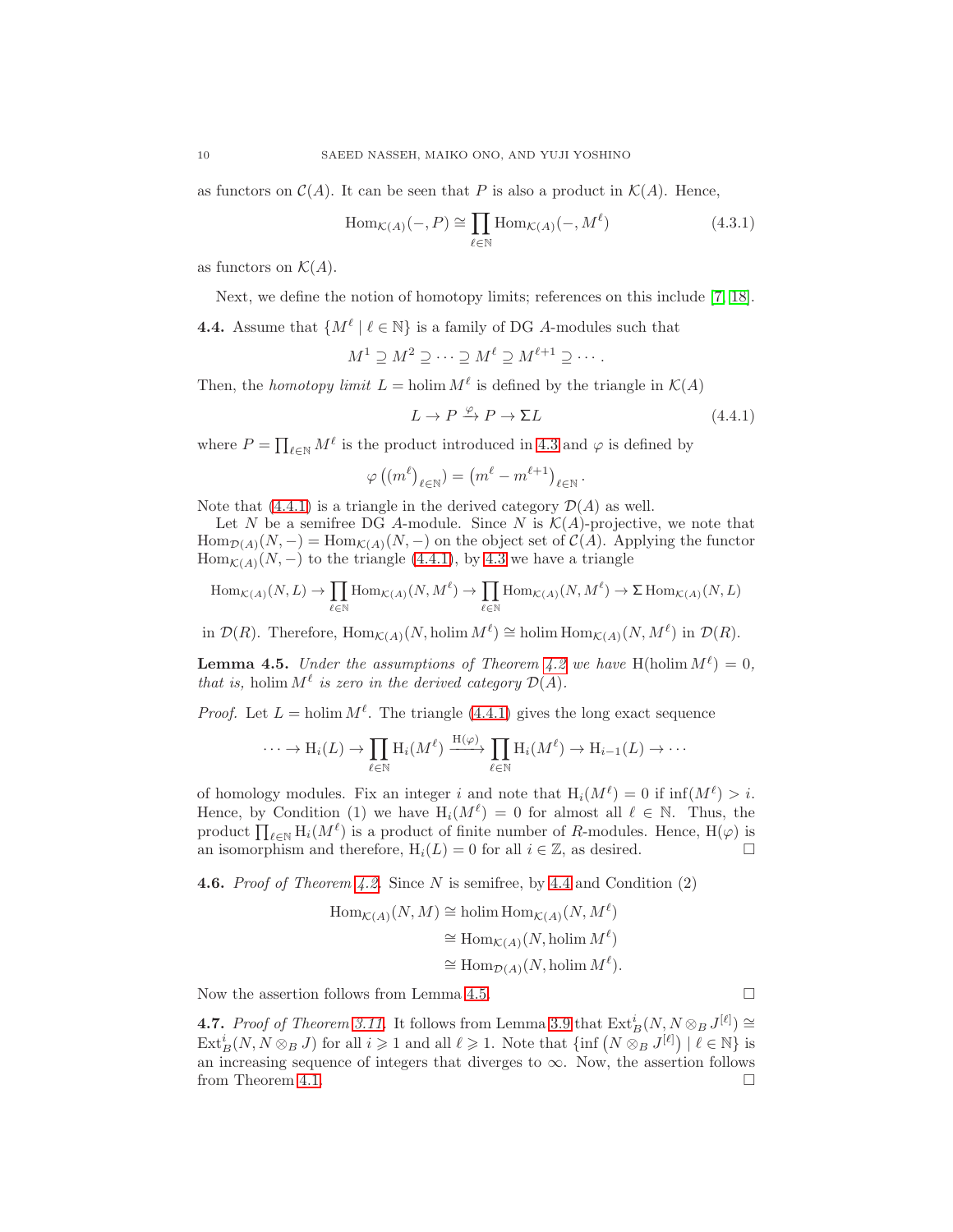### 5. NAÏVE LIFTABILITY AND PROOF OF THEOREM [1.2](#page-1-0)

<span id="page-10-0"></span>The notion of naïve liftability was introduced by the authors in [\[21\]](#page-18-4) along simple free extensions of DG algebras. It is shown in [\[21,](#page-18-4) Theorem 6.8] that along such extension  $A \to A\langle X \rangle$  of DG algebras, weak liftability in the sense of [\[21,](#page-18-4) Definition 5.1] (when  $|X|$  is odd) and liftability (when  $|X|$  is even) of DG modules are equivalent to naïve liftability. In this section, we study the naïve lifting property of DG modules in a more general setting using the diagonal ideal. We give the proof of Theorem [1.2](#page-1-0) in [5.7.](#page-11-1)

<span id="page-10-1"></span>**5.1.** Let  $A \rightarrow B$  be a homomorphism of DG R-algebras such that B is free as an underlying graded A-module. Let  $(N, \partial^N)$  be a semifree DG B-module, and let  $N|_A$ denote N regarded as a DG A-module via  $A \to B$ . Since B is free as an underlying graded A-module,  $N|_A$  is a semifree DG A-module. Note that  $(N|_A \otimes_A B, \partial)$  is a DG B-module with  $\partial(n \otimes b) = \partial^{N}(n) \otimes b + (-1)^{|n|} n \otimes d^{B}(b)$  for all homogeneous elements  $n \in N$  and  $b \in B$ . Since  $N|_A$  is a semifree DG A-module,  $N|_A \otimes_A B$ is a semifree DG B-module, and we have a (right) DG B-module epimorphism  $\pi_N: N|_A \otimes_A B \to N$  defined by  $\pi_N (n \otimes b) = nb$ .

<span id="page-10-3"></span>**Proposition 5.2.** Let  $A \rightarrow B$  be a homomorphism of DG R-algebras such that B is free as an underlying graded A-module. Every semifree DG B-module N fits into the following short exact sequence of DG B-modules:

<span id="page-10-2"></span>
$$
0 \to N \otimes_B J \to N|_A \otimes_A B \xrightarrow{\pi_N} N \to 0. \tag{5.2.1}
$$

*Proof.* Since the left DG B-module  $B^o$  is the right DG B-module B, we have an isomorphism  $N \otimes_B B^o \cong N$  of right DG A-modules such that  $x \otimes b^o \mapsto xb$  for all  $x \in N$  and  $b \in B$ . Hence, there are isomorphisms  $N \otimes_B B^e = N \otimes_B (B^o \otimes_A B) \cong$  $(N \otimes_B B^o) \otimes_A B \cong N|_A \otimes_A B$  such that  $x \otimes (b_1^o \otimes b_2) \mapsto xb_1 \otimes b_2$  for all  $x \in N$  and  $b_1, b_2 \in B$ . Therefore, we get the commutative diagram

<span id="page-10-4"></span>
$$
N \otimes_B B^e \xrightarrow{\text{id}_N \otimes \pi_B} N \otimes_B B
$$
  
\n
$$
\cong \downarrow \qquad \qquad \downarrow \cong
$$
  
\n
$$
N|_A \otimes_A B \xrightarrow{\pi_N} N
$$
  
\n
$$
(5.2.2)
$$

of DG B-module homomorphisms. Thus, by applying  $N \otimes_B -$  to the short exact sequence  $(3.3.1)$ , we obtain the short exact sequence  $(5.2.1)$  in which injectivity on the left follows from the fact that N is free as an underlying graded B-module.  $\Box$ 

**5.3.** To clarify, note that the DG algebra homomorphism  $\pi_B : B^e \to B$  defined in [3.1](#page-5-3) coincides with the DG algebra homomorphism  $\pi_B : B|_A \otimes_A B \to B$  defined in [5.1.](#page-10-1) In fact, as we mentioned in the proof of Proposition [5.2](#page-10-3) (the left column in [\(5.2.2\)](#page-10-4) with  $N = B$ ), we have the isomorphism  $B<sup>e</sup> ≅ B|_A ∅_A B$ .

We remind the reader of the definition of naïve liftability from the introduction.

**Definition 5.4.** Let  $A \rightarrow B$  be a homomorphism of DG R-algebras such that B is free as an underlying graded A-module. A semifree DG  $B$ -module N is naïvely *liftable* to A if the map  $\pi_N$  is a split DG B-module epimorphism, i.e., there exists a DG B-module homomorphism  $\rho: N \to N|_A \otimes_A B$  that satisfies the equality  $\pi_N \rho = \text{id}_N$ . Equivalently, N is naïvely liftable to A if  $\pi_N$  has a right inverse in the abelian category of right DG B-modules.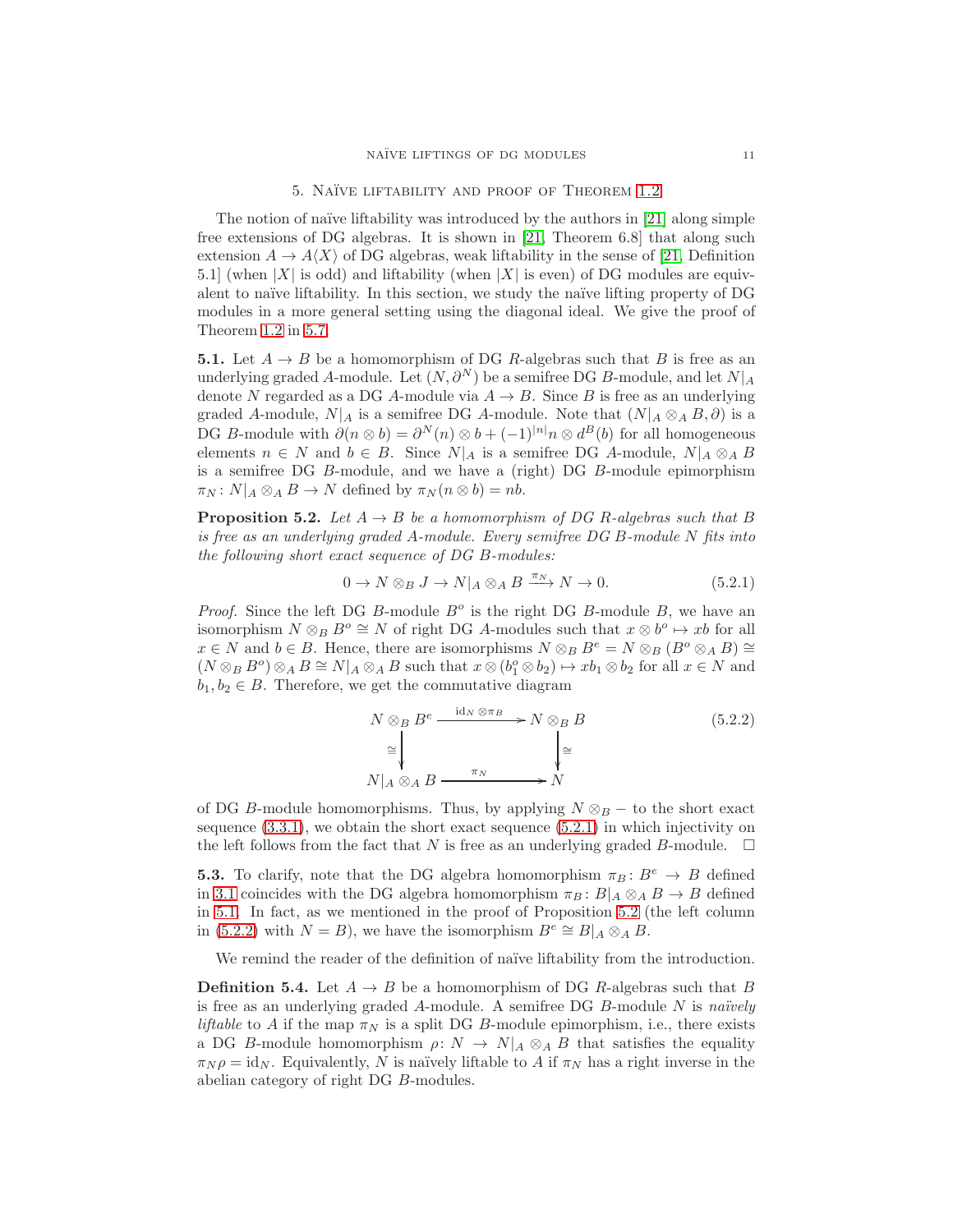If a semifree DG B-module N is naïvely liftable to  $A$ , then the short exact sequence [\(5.2.1\)](#page-10-2) splits. This implies the following result.

<span id="page-11-3"></span>**Corollary 5.5.** Let  $A \rightarrow B$  be a homomorphism of DG R-algebras such that B is free as an underlying graded A-module. If a semifree DG B-module  $N$  is naïvely liftable to A, then N is a direct summand of the DG B-module  $N|_A \otimes_A B$  which is liftable to A.

We use the following result in the proof of Theorem [1.2.](#page-1-0)

<span id="page-11-2"></span>**Theorem 5.6.** Let  $A \rightarrow B$  be a homomorphism of DG R-algebras such that B is free as an underlying graded A-module. If N is a semifree DG B-module such that  $\text{Ext}^1_B(N, N \otimes_B J) = 0$ , then N is naïvely liftable to A.

*Proof.* Since  $N$  is a semifree DG  $B$ -module, it follows from our Ext-vanishing assumption and [\[23,](#page-18-11) Theorem A] that the short exact sequence [\(5.2.1\)](#page-10-2) splits. Hence, N is naïvely liftable to A, as desired.

<span id="page-11-1"></span>**5.7.** Proof of Theorem [1.2.](#page-1-0) By Theorem [3.10](#page-7-3) we have  $\text{Ext}_{B}^{i}(N, N \otimes_{B} J/J^{[\ell]}) = 0$ for all  $i \geqslant 0$  and all  $\ell \geqslant 1$ . It follows from Theorem [3.11](#page-8-0) that  $\mathrm{Ext}^i_B(N, N \otimes_B J) = 0$ for all  $i \geq 1$ . Hence, by Theorem [5.6,](#page-11-2) N is naïvely liftable to A. The fact that N is a direct summand of a DG B-module that is liftable to A was already proved in Corollary [5.5.](#page-11-3)

## <span id="page-11-0"></span>6. Diagonal ideals in free and polynomial extensions and proof of Main Theorem

This section is devoted to the properties of diagonal ideals in free and polynomial extensions of certain DG R-algebra A with the aim to prove that such extensions are DG (quasi-)smooth over  $A$ ; see Corollary [6.12.](#page-16-2) Then we will give the proof of our Main Theorem in [6.13.](#page-16-3) First, we focus on free extensions of DG algebras.

<span id="page-11-4"></span>**6.1.** Let  $B = A\langle X_1, \ldots, X_n \rangle$  with  $n \leq \infty$ , where A is a divided power DG R-algebra. It follows from [\[13,](#page-17-5) Proposition 1.7.6] that  $B$  is a divided power DG  $R$ -algebra. Also,  $B<sup>o</sup>$  is a divided power DG  $R$ -algebra with the divided power structure  $(b^o)^{(i)} = (b^{(i)})^o$ , for all  $b \in B$  and  $i \in \mathbb{N}$ .

The next lemma indicates that, in the setting of [6.1,](#page-11-4) the map  $\pi_B$  is a homomorphism of divided power algebras in the sense of [\[13,](#page-17-5) Definition 1.7.3].

<span id="page-11-5"></span>**Lemma 6.2.** Let  $B = A \langle X_1, \ldots, X_n \rangle$  with  $n \leq \infty$ , where A is a divided power DG R-algebra. The DG algebra homomorphism  $\pi_B$  preserves the divided powers.

*Proof.* Note that  $B^e$  is a divided power DG R-algebra by setting

$$
(b_1^o \otimes b_2)^{(i)} = \begin{cases} (b_1^i)^o \otimes b_2^{(i)} & \text{if } |b_1|, |b_2| \text{ are even and } |b_2| > 0\\ 0 & \text{if } |b_1|, |b_2| \text{ are odd} \end{cases}
$$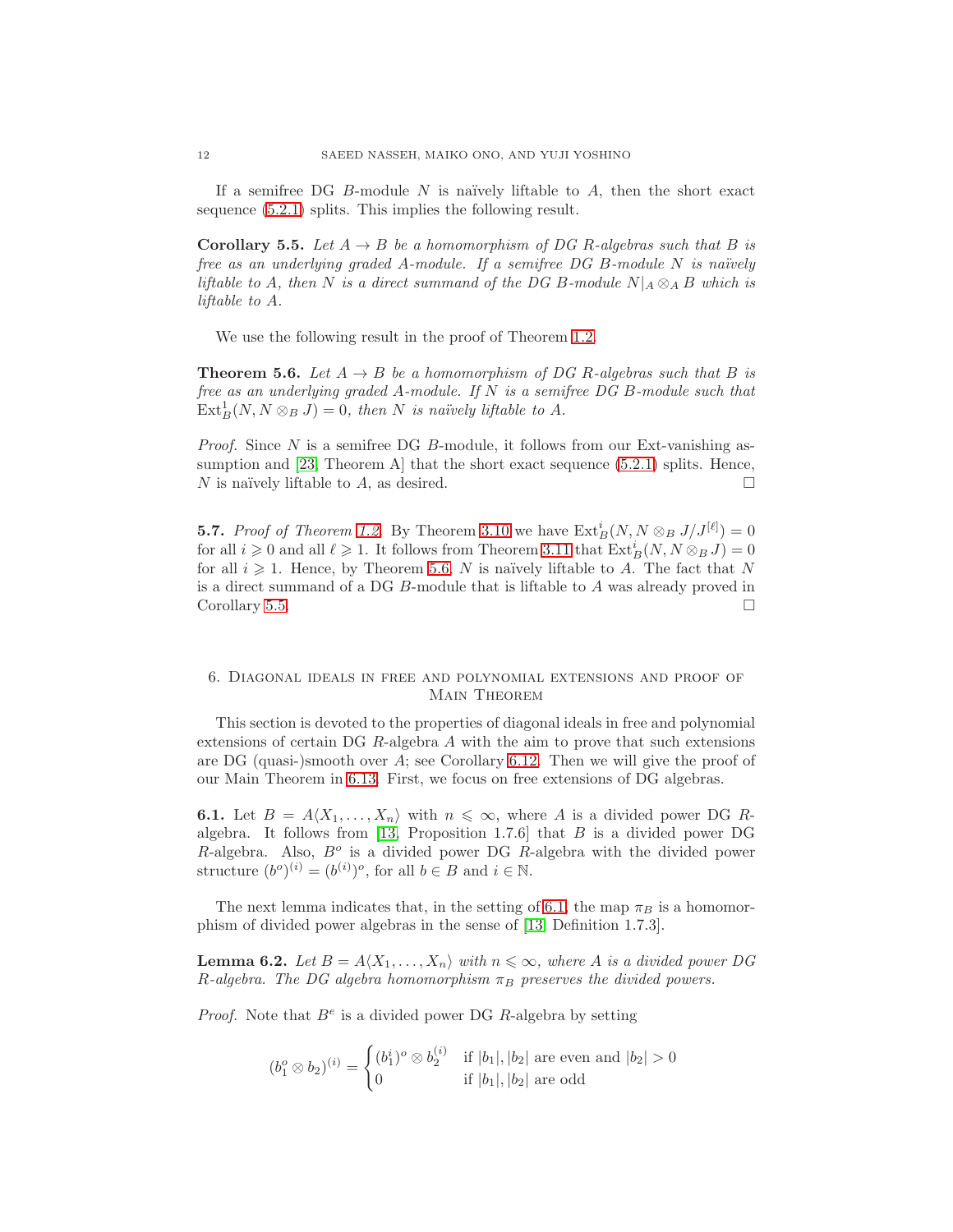for all  $b_1^o \otimes b_2 \in B^e$  of positive even degree and all integers  $i \geqslant 2$ . By the properties of divided powers in [2.1,](#page-2-4) for such  $b_1^o \otimes b_2 \in B^e$  we have

$$
\pi_B\left((b_1^o \otimes b_2)^{(i)}\right) = \begin{cases}\n\pi_B\left((b_1^i)^o \otimes b_2^{(i)}\right) & \text{if } |b_1|, |b_2| \text{ are even and } |b_2| > 0 \\
0 & \text{if } |b_1|, |b_2| \text{ are odd} \\
\end{cases}
$$
\n
$$
= \begin{cases}\n b_1^i b_2^{(i)} & \text{if } |b_1|, |b_2| \text{ are even and } |b_2| > 0 \\
0 & \text{if } |b_1|, |b_2| \text{ are odd} \\
\end{cases}
$$
\n
$$
= (b_1 b_2)^{(i)}
$$
\n
$$
= (\pi_B(b_1^o \otimes b_2))^{(i)}.
$$

Now, the assertion follows from the fact that every element of  $B<sup>e</sup>$  is a finite sum of the elements of the form  $b_1^o$  $\frac{1}{1} \otimes b_2.$ 

**6.3.** In Lemma [6.2,](#page-11-5) we assume that  $A$  is a divided power DG  $R$ -algebra to show that J is closed under taking divided powers. Note that elements of J are not all of the form of a monomial, so to define the "powers" of non-monomial elements we need to consider the divided powers. For example, for a positive integer  $\ell$  we cannot define  $(X_i + a)^{(\ell)}$ , where  $a \in A$  without assuming that A is a divided power DG R-algebra.

<span id="page-12-4"></span>**6.4.** Let  $B = A \langle X_1, \ldots, X_n \rangle$  with  $n \leq \infty$ , where A is a divided power DG Ralgebra. For  $1 \leq i \leq n$ , the *diagonal of the variable*  $X_i$  is an element of  $B^e$  which is defined by the formula

<span id="page-12-3"></span>
$$
\xi_i = X_i^o \otimes 1 - 1^o \otimes X_i. \tag{6.4.1}
$$

Since  $\pi_B(\xi_i) = 0$ , we have that  $\xi_i \in J$  for all i. Note that if  $|X_i|$  is odd, then  $\xi_i^2 = 0$ . From the basic properties of divided powers we have

<span id="page-12-1"></span>
$$
\xi_i^{(m)} = \sum_{j=0}^m (-1)^{m-j} \left( X_i^{(j)} \right)^o \otimes X_i^{(m-j)} \tag{6.4.2}
$$

for all  $m \in \mathbb{N}$ , considering the conventions that  $\xi_i^{(0)} = 1^o \otimes 1$  and  $\xi_i^{(m)} = 0$  for all  $m \geq 2$  if  $|\xi_i| = |X_i|$  is odd. Note that  $\xi_i^{(1)} = \xi_i$  by definition. Since by Lemma [6.2,](#page-11-5) the map  $\pi_B$  preserves the divide powers, we see that  $\xi_i^{(m)} \in J$  for all i and  $m \in \mathbb{N}$ . Let  $\Omega = \{ \xi_i^{(m)} \mid 1 \leqslant i \leqslant n, \ m \in \mathbb{N} \}.$ 

<span id="page-12-2"></span>**Lemma 6.5.** Let  $B = A \langle X_1, \ldots, X_n \rangle$  with  $n \leq \infty$ , where A is a divided power DG R-algebra. The diagonal ideal J is generated by  $\Omega$ , that is,  $J = \Omega B^e$ .

The statement of this lemma is equivalent to the equality  $J = B\Omega B$ .

*Proof.* Since  $\Omega \subseteq J$ , we have  $J' := \Omega B^e \subseteq J$ . Now we show  $J \subseteq J'$ .

We claim that for all  $1 \leq i \leq n$  with  $n \leq \infty$  and all  $m \in \mathbb{N}$  we have the equality

<span id="page-12-0"></span>
$$
(X_i^{(m)})^o \otimes 1 \equiv 1^o \otimes X_i^{(m)} \pmod{J'}.
$$
 (6.5.1)

To prove this claim, we proceed by induction on  $m \in \mathbb{N}$ . For the base case, since  $\xi_i \in \Omega \subseteq J'$ , we have  $X_i^o \otimes 1 \equiv 1^o \otimes X_i \pmod{J'}$  for all  $1 \leq i \leq n$  with  $n \leq \infty$ . Note that for all  $1 \leq i \leq n$  with  $n \leq \infty$ , we have  $\sum_{j=0}^{m} (-1)^{m-j} (X_i^{(j)})$  $(X_i^{(j)})^o \otimes X_i^{(m-j)} =$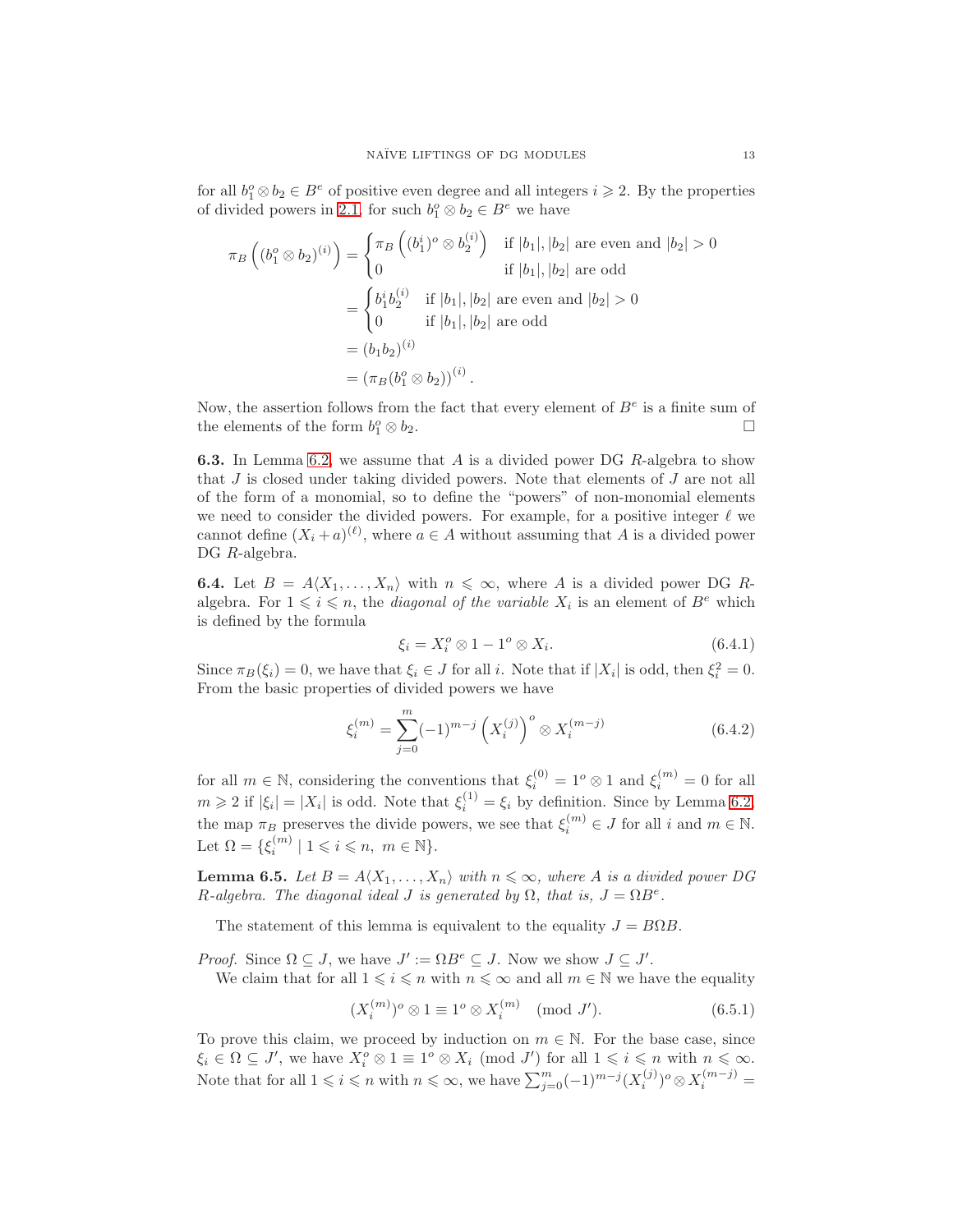$\xi_i^{(m)} \equiv 0 \pmod{J'}$ . Hence, we obtain a series of congruencies modulo  $J'$  as follows:

$$
(X_i^{(m)})^o \otimes 1 + (-1)^m (1^o \otimes X_i^{(m)}) \equiv -\sum_{j=1}^{m-1} (-1)^{m-j} (X_i^{(j)})^o \otimes X_i^{(m-j)}
$$
  

$$
= -\sum_{j=1}^{m-1} (-1)^{m-j} ((X_i^{(j)})^o \otimes 1) (1^o \otimes X_i^{(m-j)})
$$
  

$$
\equiv -\sum_{j=1}^{m-1} (-1)^{m-j} (1^o \otimes X_i^{(j)}) (1^o \otimes X_i^{(m-j)})
$$
  

$$
\equiv -\sum_{j=1}^{m-1} (-1)^{m-j} (1^o \otimes X_i^{(j)} X_i^{(m-j)})
$$
  

$$
\equiv -\sum_{j=1}^{m-1} (-1)^{m-j} {m \choose j} (1^o \otimes X_i^{(m)})
$$

where the third step uses the inductive hypothesis. The claim now follows from the well-known equality  $\sum_{j=1}^{m-1} (-1)^{m-j} {m \choose j} = -1 - (-1)^m$ .

Now let  $\beta \in J \subseteq B^e$  be an arbitrary element. It follows from [\(6.5.1\)](#page-12-0) that there exists an element  $b_{\beta} \in B$  such that  $\beta \equiv 1 \otimes b_{\beta} \pmod{J'}$ . Since  $\pi_B(\beta) = 0$ , we have  $\pi_B(1 \otimes b_\beta) = b_\beta = 0$ . Hence,  $\beta \equiv 0 \pmod{J'}$ , which means that  $\beta \in J'$ . This implies that  $J \subseteq J'$ , as desired.

<span id="page-13-0"></span>**Lemma 6.6.** Let  $B = A \langle X_1, \ldots, X_n \rangle$  with  $n \leq \infty$ , where A is a divided power DG R-algebra. The set

$$
\text{Mon}(\Omega) = \begin{cases} \{\xi_1^{(m_1)} \cdots \xi_n^{(m_n)} \mid \xi_i^{(m_i)} \in \Omega \ (1 \leq i \leq n) \} \cup \{1^o \otimes 1\} & \text{if } n < \infty \\ \{\xi_{i_1}^{(m_{i_1})} \cdots \xi_{i_t}^{(m_{i_t})} \mid \xi_{i_j}^{(m_{i_j})} \in \Omega \ (i_j \in \mathbb{N}, t < \infty) \} \cup \{1^o \otimes 1\} & \text{if } n = \infty \end{cases}
$$

is a basis for the underlying graded free  $B^o$ -module  $B^e$ . Also, the diagonal ideal J is a free graded  $B^o$ -module with the graded basis  $Mon(\Omega) \setminus \{1^o \otimes 1\}.$ 

*Proof.* Recall from [2.11](#page-5-5) that the underlying graded  $B^o$ -module  $B^e$  is free with the basis Mon(Γ). We prove the lemma for  $n < \infty$ ; the case of  $n = \infty$  is similar. Assume that  $n < \infty$ . For an integer  $\ell \geq 0$  let

$$
\text{Mon}_{\ell}(\Gamma) = \{ (1^o \otimes X_1^{(m_1)} X_2^{(m_2)} \cdots X_n^{(m_n)}) \in \text{Mon}(\Gamma) \mid m_1 + \cdots + m_n = \ell \}
$$

$$
\text{Mon}_{\ell}(\Omega) = \{ \xi_1^{(m_1)} \xi_2^{(m_2)} \cdots \xi_n^{(m_n)} \in \text{Mon}(\Omega) \mid m_1 + \cdots + m_n = \ell \}.
$$

Also let  $F_{\ell}(B^e)$  be the free  $B^o$ -submodule of  $B^e$  generated by  $\bigcup_{0 \leq i \leq \ell} \text{Mon}_i(\Gamma)$ , i.e.,

$$
F_{\ell}(B^e) = \left(\bigcup_{0 \le i \le \ell} \text{Mon}_i(\Gamma)\right) B^o = \sum_{i=0}^{\ell} \text{Mon}_i(\Gamma) B^o
$$

Then the family  $\{F_{\ell}(B^e) | \ell \geq 0\}$  is a filtration of the  $B^o$ -module  $B^e$  satisfying the following properties:

- (1)  $B^o \otimes 1 = F_0(B^e) \subset F_1(B^e) \subset \cdots \subset F_\ell(B^e) \subset F_{\ell+1}(B^e) \subset \cdots \subset B^e;$
- (2)  $\bigcup_{\ell \geq 0} F_{\ell}(B^e) = B^e;$
- (3)  $F_{\ell}(B^e)F_{\ell'}(B^e) \subseteq F_{\ell+\ell'}(B^e)$ ; and
- (4) each  $F_{\ell}(B^e)/F_{\ell-1}(B^e)$  is a free  $B^o$ -module with free basis  $\text{Mon}_{\ell}(\Gamma)$ .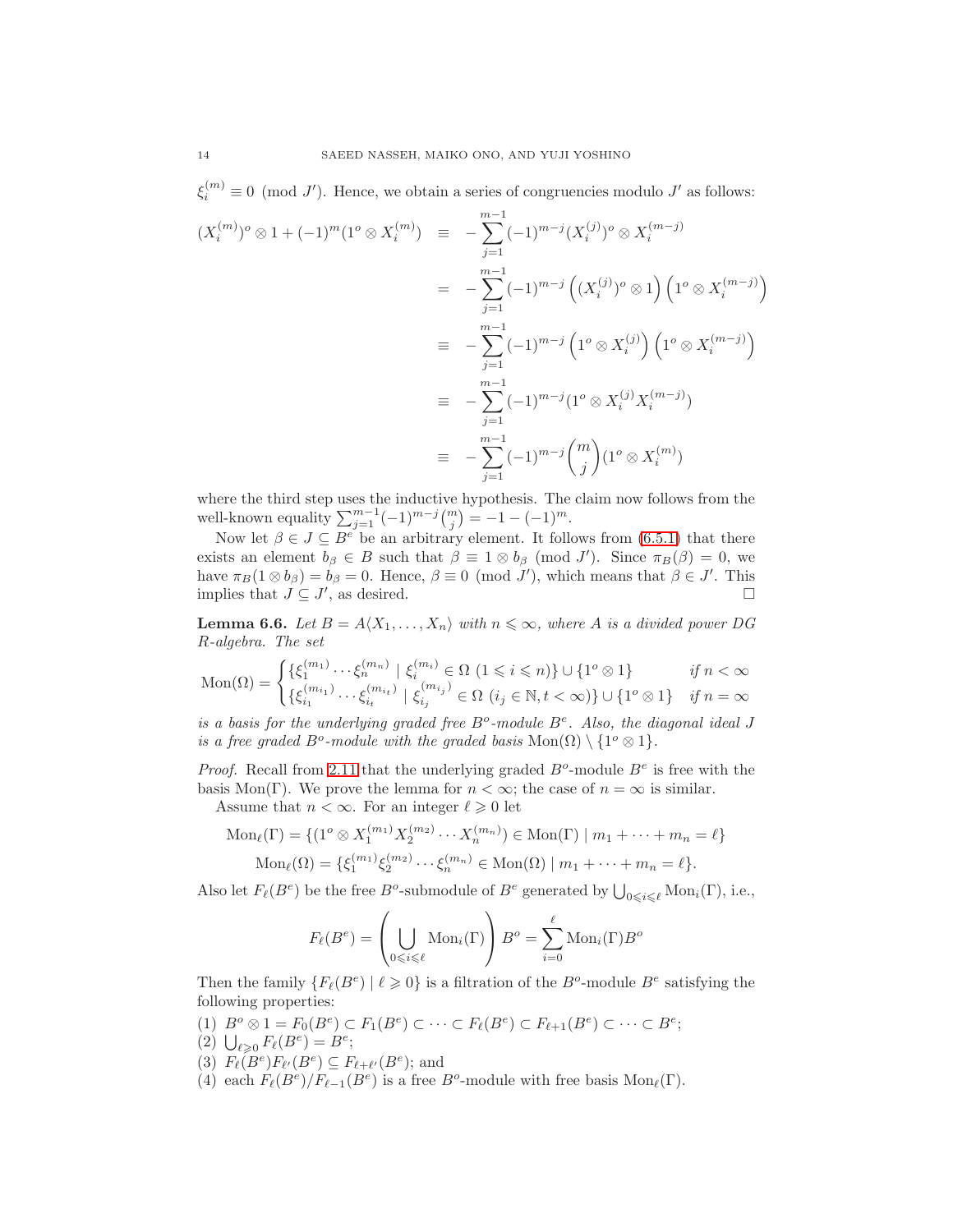Regarding  $B^e$  as a  $B^o$ -module, by [\(6.4.2\)](#page-12-1) for all  $1 \leq i \leq n$  and  $m \geq 1$  we have

$$
\xi_i^{(m)} = (-1)^m (1^o \otimes X_i^{(m)}) + \sum_{j=1}^m (-1)^{m-j} \left(1^o \otimes X_i^{(m-j)}\right) \left(X_i^{(j)}\right)^o.
$$

Hence,  $\xi_i^{(m)} - (-1)^m (1^o \otimes X_i^{(m)}) \in F_{m-1}(B^e)$ . Therefore, if  $\xi_1^{(m_1)} \xi_2^{(m_2)} \cdots \xi_n^{(m_n)} \in$ Mon<sub>ℓ</sub>( $\Omega$ ), then we get a sequence of congruencies modulo  $F_{\ell-1}(B^e)$  as follows:

$$
\xi_1^{(m_1)} \xi_2^{(m_2)} \cdots \xi_n^{(m_n)} \equiv (-1)^{m_1} (1^o \otimes X_1^{(m_1)}) \xi_2^{(m_2)} \cdots \xi_n^{(m_n)}
$$
  
\n
$$
\equiv \cdots
$$
  
\n
$$
\equiv (-1)^{m_1 + \cdots + m_n} (1^o \otimes X_1^{(m_1)} X_2^{(m_2)} \cdots X_n^{(m_n)})
$$
  
\n
$$
= (-1)^{\ell} (1^o \otimes X_1^{(m_1)} X_2^{(m_2)} \cdots X_n^{(m_n)}).
$$

Thus,  $\text{Mon}_{\ell}(\Omega)$  is a basis for the  $B^o$ -module  $F_{\ell}(B^e)/F_{\ell-1}(B^e)$ . By induction on  $\ell$ we can see that  $F_{\ell}(B^e)$  itself is also a free  $B^o$ -module with basis  $\bigcup_{0 \leq i \leq \ell} \text{Mon}_i(\Omega)$ . In particular, every finite subset of  $Mon(\Omega)$  is linearly independent over  $B^o$ . Since  $\bigcup_{\ell \geqslant 0} F_{\ell}(B^e) = B^e$ , the set  $Mon(\Omega)$  generates  $B^e$  as a  $B^o$ -module. Therefore, Mon( $\Omega$ ) is a basis of the free  $B^o$ -module  $B^e$ .

The fact that the diagonal ideal J is free over  $B^o$  with the basis Mon $(\Omega) \setminus \{1^o \otimes 1\}$ follows from the short exact sequence  $(3.3.1)$ .

<span id="page-14-0"></span>**Theorem 6.7.** Let  $B = A \langle X_1, \ldots, X_n \rangle$  with  $n \leq \infty$ , where A is a divided power DG R-algebra. The DG algebra homomorphism  $B^o \to B^e$  defined by  $b^o \mapsto b^o \otimes 1$  is a free extension of DG R-algebras, i.e.,  $B^e = B^o \langle \xi_1, \xi_2, \ldots, \xi_n \rangle$  with  $n \leq \infty$ .

*Proof.* By Lemma [6.6,](#page-13-0) the set  $Mon(\Omega)$  is a basis for the underlying graded free  $B^o$ -module  $B^e$ . To complete the proof, it suffices to show that for each  $1 \leqslant i \leqslant n$ with  $n \leq \infty$  the element  $d^{B^e}(\xi_i)$  belongs to  $B^o \langle \xi_1, \xi_2, \ldots, \xi_{i-1} \rangle$  and is a cycle. To see this, note that we have the equalities

$$
d^{B^e}(\xi_i) = (d^B(X_i))^o \otimes 1 - 1^o \otimes d^B(X_i) = (d^{A^{(i)}}(X_i))^o \otimes 1 - 1^o \otimes d^{A^{(i)}}(X_i)
$$

in which  $d^{A^{(i)}}(X_i) \in A^{(i-1)}$  is a cycle. Applying Lemma [6.6](#page-13-0) to  $A^{(i-1)}$ , we see that  $(A^{(i-1)})^e$  is generated by  $\{\xi_1^{(m_1)}\dots\xi_{i-1}^{(m_{i-1})} \mid m_j \geq 0 \ (1 \leq j \leq i-1)\}\$  as an  $(A^{(i-1)})^o$ module. Since  $(d^{A^{(i)}}(X_i))^o \otimes 1 - 1^o \otimes d^{A^{(i)}}(X_i) \in (A^{(i-1)})^e$  and  $d^{A^{(i)}}(X_i) \in A^{(i-1)}$ is a cycle,  $d^{B^e}(\xi_i) \in (A^{(i-1)})^o \langle \xi_1, \ldots, \xi_{i-1} \rangle \subseteq B^o \langle \xi_1, \ldots, \xi_{i-1} \rangle$  and is a cycle.  $\square$ 

Our next move is to define the notion of divided powers of the diagonal ideal J.

<span id="page-14-1"></span>**6.8.** Let  $B = A \langle X_1, \ldots, X_n \rangle$  with  $n \leq \infty$ , where A is a divided power DG R-algebra. Recall from Lemma [6.5](#page-12-2) that  $J = \Omega B^e$ . For an integer  $\ell \geq 0$  let

$$
\operatorname{Mon}_{\geq \ell}(\Omega) = \begin{cases} \{\xi_1^{(m_1)} \cdots \xi_n^{(m_n)} \in \operatorname{Mon}(\Omega) \mid m_1 + \cdots + m_n \geq \ell\} & \text{if } n < \infty \\ \{\xi_{i_1}^{(m_{i_1})} \cdots \xi_{i_t}^{(m_{i_t})} \in \operatorname{Mon}(\Omega) \mid m_{i_1} + \cdots + m_{i_t} \geq \ell\} & \text{if } n = \infty. \end{cases}
$$

which is the set of monomials that are (symbolically) products of more than or equal to  $\ell$  variables. By Lemma [6.6,](#page-13-0) the set  $Mon_{\geq 1}(\Omega) = Mon(\Omega)\setminus\{1^o\otimes 1\}$  is a basis for *J* as a free *B*<sup>o</sup>-module. We define the *l*-th power of *J* to be  $J^{(\ell)} := \text{Mon}_{\geq \ell}(\Omega)B^e$ . Note that  $J = J^{(1)}$  and there is a descending sequence

$$
B^e \supset J \supset J^{(2)} \supset \cdots \supset J^{(\ell)} \supset J^{(\ell+1)} \supset \cdots
$$

of the DG ideals in  $B^e$ ; see Lemma [6.9](#page-15-0) below.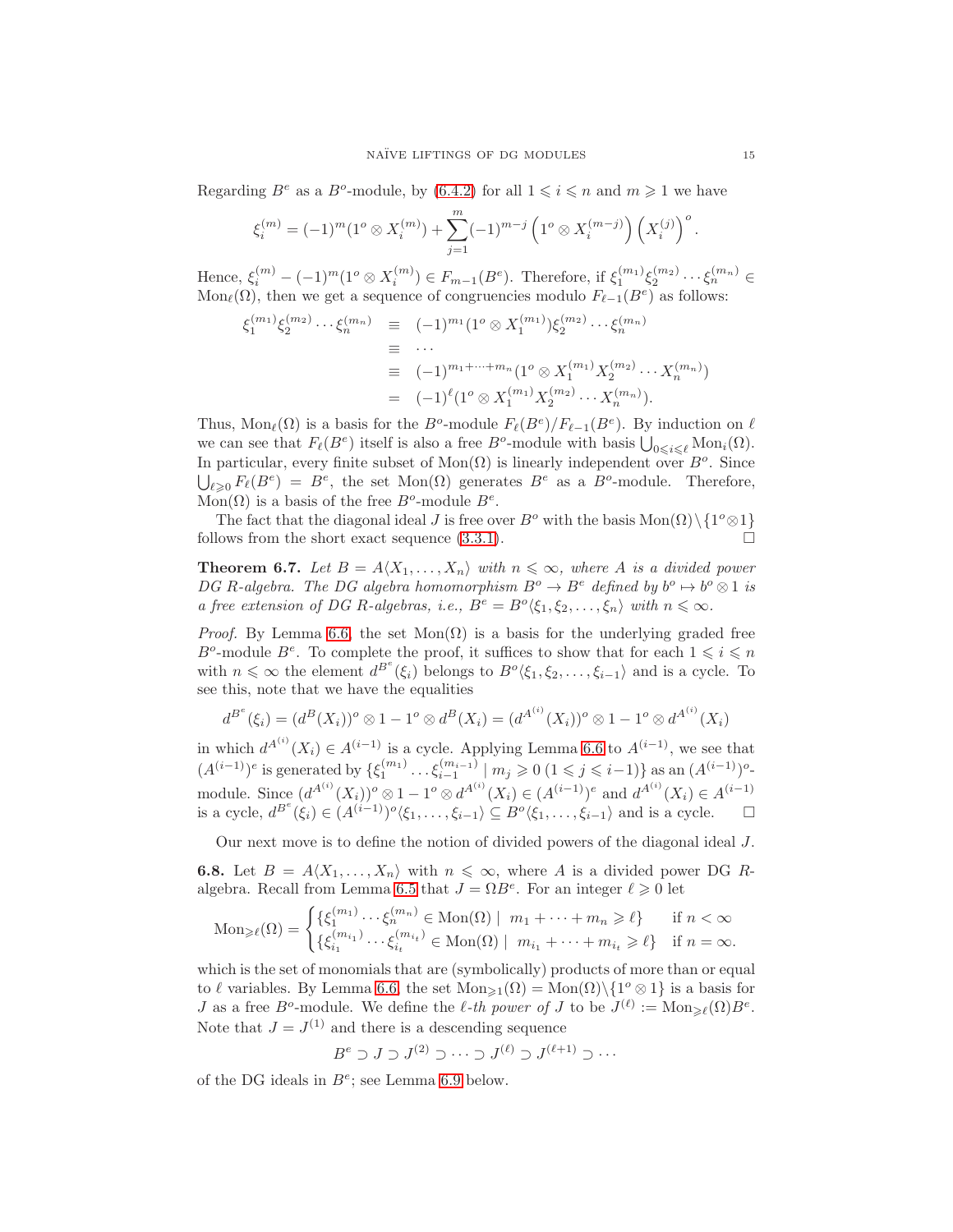<span id="page-15-0"></span>**Lemma 6.9.** Let  $B = A \langle X_1, \ldots, X_n \rangle$  with  $n \leq \infty$ , where A is a divided power DG R-algebra. For every  $\ell \geqslant 0$  the ideal  $J^{(\ell)}$  is a DG ideal of  $B^e$  and we have  $JJ^{(\ell)} = J^{(\ell)}J \subseteq J^{(\ell+1)}$ . Moreover, the quotient  $J^{(\ell)}/J^{(\ell+1)}$  is a DG B-module.

*Proof.* We prove the assertion for  $n < \infty$ . The case where  $n = \infty$  is treated similarly by using the appropriate notation.

By Theorem [6.7,](#page-14-0) for all  $1 \leq i \leq n$  and  $m_1, \ldots, m_n \geq 0$  we have

$$
\xi_i\left(\xi_1^{(m_1)}\xi_2^{(m_2)}\cdots\xi_n^{(m_n)}\right) = (-1)^{|\xi_i| \left(\sum_{j=1}^{i-1} m_j|\xi_j|\right)} \left(m_i+1\right) \xi_1^{(m_1)}\cdots\xi_i^{(m_i+1)}\cdots\xi_n^{(m_n)}.
$$

This shows that  $JJ^{(\ell)} \subseteq J^{(\ell+1)}$ . Similarly,  $J^{(\ell)}J \subseteq J^{(\ell+1)}$ .

To prove that  $J^{(\ell)}$  is a DG ideal, we show that  $d^{B^e}(J^{(\ell)}) \subseteq J^{(\ell)}$ . Recall, from the definition, that J is the kernel of the DG R-algebra homomorphism  $\pi_B$ . Since  $\pi_B$  is a chain map, we have  $\pi_B(d^{B^e}(J)) = d^B(\pi_B(J)) = 0$ . Hence,  $d^{B^e}(J) \subseteq J$ .

Note that  $d^{B^e}(\xi_i^{(m)})$  $\binom{m}{i} \in J^{(m)}$  for all  $1 \leqslant i \leqslant n$  and  $m \geqslant 1$ . In fact, we have  $d^{B^e}(\xi_i^{(m)}$  $\binom{m}{i} = \xi_i^{(m-1)}$  $i^{(m-1)} d^{B^e}(\xi_i) \in J^{(m-1)} J \subseteq J^{(m)}$ .

Now assume that  $\ell \geq 2$ . If  $m_1 + \cdots + m_n \geq \ell$ , then we have

$$
d^{B^e}(\xi_1^{(m_1)}\xi_2^{(m_2)}\cdots\xi_n^{(m_n)}) = \sum_{i=1}^n \pm d^{B^e}(\xi_i^{(m_i)})\left(\xi_1^{(m_1)}\cdots\xi_{i-1}^{(m_{i-1})}\xi_{i+1}^{(m_{i+1})}\cdots\xi_n^{(m_n)}\right)
$$

which is an element in  $\sum_{i=1}^n J^{(m_i)} J^{(\ell-m_i)} \subseteq J^{(\ell)}$ . Therefore,  $d^{B^e}(J^{(\ell)}) \subseteq J^{(\ell)}$ .

The assertion that  $J^{(\ell)}/J^{(\ell+1)}$  is a DG B-module follows from the facts that the underlying graded  $B^e$ -module  $J^{(\ell)}/J^{(\ell+1)}$  is annihilated by J and  $B^e/J \cong B$  as graded algebras.

<span id="page-15-1"></span>**Theorem 6.10.** Let  $B = A \langle X_1, \ldots, X_n \rangle$  with  $n \leq \infty$ , where A is a divided power DG R-algebra. For every  $\ell \geqslant 0$ , the DG B-module  $J^{(\ell)}/J^{(\ell+1)}$  is semifree with the semifree basis Mon<sub>ℓ</sub>( $\Omega$ ). In case that  $n < \infty$ , this is a finite semifree basis.

Proof. Recall from [2.10](#page-4-1) that  $B^o$  is a DG R-subalgebra of  $B^e$ . By definition of  $J^{(\ell)}$  from [6.8,](#page-14-1) the underlying graded  $B^o$ -module  $J^{(\ell)}/J^{(\ell+1)}$  is free with the basis Mon<sub>ℓ</sub>( $\Omega$ ). Note that the composition of the maps  $B^o \to B^e \stackrel{\pi_B}{\longrightarrow} B$  defined by  $b^o \mapsto b^o \otimes 1 \mapsto b$  is an isomorphism, and that the B-module structure on  $J^{(\ell)}/J^{(\ell+1)}$ from Lemma [6.9](#page-15-0) coincides with its  $B^o$ -module structure. Thus,  $J^{(\ell)}/J^{(\ell+1)}$  is free as an underlying graded B-module. Therefore,  $J^{(\ell)}/J^{(\ell+1)}$  is a semifree DG B-module with semifree basis  $\text{Mon}_{\ell}(\Omega)$ .

<span id="page-15-2"></span>**6.11.** Let  $B = A[X_1, \ldots, X_n]$  with  $n \leq \infty$  be a polynomial extension of the DG R-algebra A with variables  $X_1, \ldots, X_n$  of positive degrees. For each  $1 \leq i \leq n$ , consider the diagonal  $\xi_i$  of the variable  $X_i$  defined in [\(6.4.1\)](#page-12-3). In this case we have

$$
\xi_i^m = \sum_{j=0}^m (-1)^{m-j} \binom{m}{j} \left( \left( X_i^j \right)^o \otimes X_i^{m-j} \right). \tag{6.11.1}
$$

Hence, similar to [6.4,](#page-12-4) we can consider the set  $\{\xi_i^m \mid 1 \leq i \leq n, m \in \mathbb{N}\} \subseteq J$ , which we again denote by  $\Omega$  in this case. Replacing divided powers  $X_i^{(m)}$  and  $\xi_i^{(m)}$  by ordinary powers  $X_i^m$  and  $\xi_i^m$ , we can show that Lemmas [6.5](#page-12-2) and [6.6](#page-13-0) hold in this case as well. Hence, similar to Theorem [6.7,](#page-14-0) we have  $B^e = B^o[\xi_1, \dots, \xi_n]$ . Note that in this case for an integer  $\ell \geq 0$  we have  $J^{\ell} = \text{Mon}_{\geq \ell}(\Omega)B^e$  and  $J^{\ell}/J^{\ell+1}$  is a semifree DG B-module with the semifree basis  $\text{Mon}_{\ell}(\Omega)$ .

We can now prove the following which is a key to the proof of Main Theorem.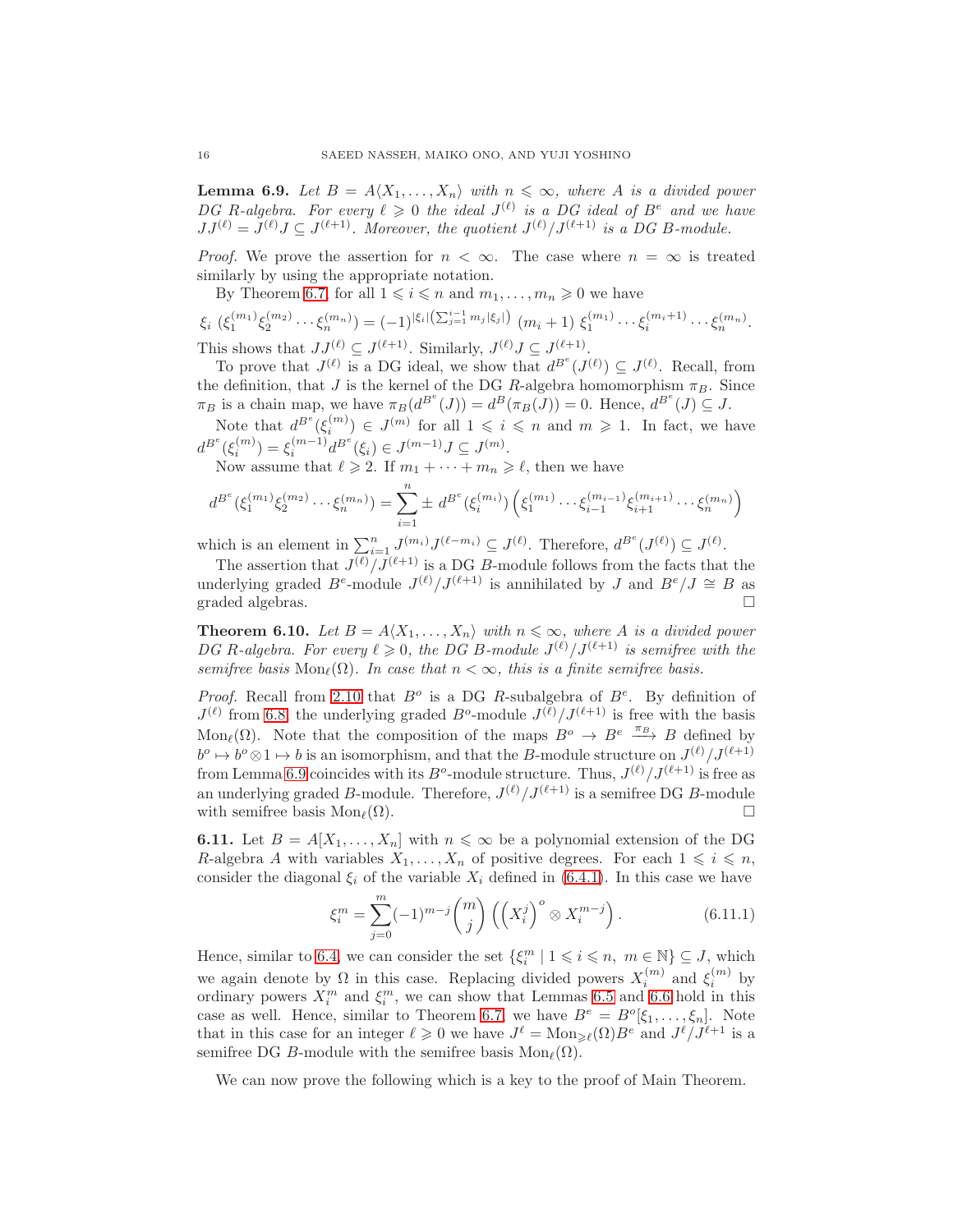<span id="page-16-2"></span>**Corollary 6.12.** Let  $n \leq \infty$ . We consider the following two cases: (a)  $B = A[X_1, ..., X_n]$ ; or

(b) A is a divided power DG R-algebra and  $B = A \langle X_1, \ldots, X_n \rangle$ .

Then B is DG quasi-smooth over A. If  $n < \infty$ , then B is DG smooth over A.

*Proof.* Note that by definition of  $J^{(\ell)}$  and Lemma [6.6,](#page-13-0) the quotient  $J/J^{(\ell)}$  is a semifree DG B-module with the semifree basis  $Mon(\Omega)\Mod_{\mathbb{R}^{\ell}}(\Omega)$ . In case (a), set  $J^{[\ell]} = J^{(\ell)}$  and in case (b), set  $J^{[\ell]} = J^{\ell}$  for each positive integer  $\ell$ . The assertion follows from Lemma [6.9,](#page-15-0) Theorem [6.10,](#page-15-1) and [6.11.](#page-15-2)

<span id="page-16-3"></span>**6.13.** Proof of Main Theorem. The assertion follows from Theorem [1.2](#page-1-0) and Corol-lary [6.12.](#page-16-2)

The following result follows from Main Theorem(a) and [2.3.](#page-2-5)

**Corollary 6.14.** Assume that  $A = R$ , or A is a DG R-algebra with R containing the field of rational numbers, and let  $B = A \langle X_1, \ldots, X_n \rangle$ . If N is a bounded below semifree DG B-module such that  $\text{Ext}_B^i(N, N) = 0$  for all  $i \geq 1$ , then N is naïvely liftable to A. Moreover, N is a direct sum of a DG B-module that is liftable to A.

<span id="page-16-0"></span>7. Auslander-Reiten Conjecture and na¨ıve lifting property

Our study in this paper is motivated by the following long-standing conjecture posed by Auslander and Reiten which has been studied in numerous works; see for instance [\[1,](#page-17-8) [2,](#page-17-1) [5,](#page-17-9) [6,](#page-17-10) [10,](#page-17-11) [14,](#page-18-12) [15,](#page-18-13) [16,](#page-18-14) [24,](#page-18-15) [25,](#page-18-16) [26,](#page-18-17) [29,](#page-18-18) [30\]](#page-18-19), to name a few.

Auslander-Reiten Conjecture  $(3, p. 70)$ . Let  $(S, n)$  be a local ring and M be a finitely generated S-module. If  $\text{Ext}^i_S(M \oplus S, M \oplus S) = 0$  for all  $i > 0$ , then M is a free S-module.

Our Main Theorem in this paper considers na¨ıve liftability of DG modules along finite free extensions of DG algebras. However, in dealing with the Auslander-Reiten Conjecture, we need to work with infinite free extensions of DG algebras. So, we pose the following conjecture for which we do not have a proof yet.

Naïve Lifting Conjecture. Assume that  $A$  is a divided power DG R-algebra, and let  $B = A\langle X_i \mid i \in \mathbb{N} \rangle$ . If N is a bounded below semifree DG B-module such that  $\text{Ext}_B^i(N \oplus B, N \oplus B) = 0$  for all  $i \geqslant 1$ , then N is naïvely liftable to A.

Our next result explains the relation between these conjectures.

<span id="page-16-1"></span>**Theorem 7.1.** If Naïve Lifting Conjecture holds, then the Auslander-Reiten Conjecture holds.

*Proof.* Let  $(S, \mathfrak{n})$  be a local ring and M be a finitely generated S-module with  $\text{Ext}_{S}^{i}(M \oplus S, M \oplus S) = 0$  for all  $i > 0$ . Without loss of generality we can assume that  $S$  is complete in its n-adic topology. Consider the minimal Cohen presentation  $S \cong R/I$  of S, where R is a regular local ring and I is an ideal of R. By a construction of Tate [\[32\]](#page-18-5), there is a DG R-algebra  $B = R\langle X_i | i \in \mathbb{N} \rangle$  that resolves S as an R-module, that is,  $S \simeq B$ . The S-module M is regarded as a DG B-module via the natural augmentation  $B \to S$ . This homomorphism of DG S-algebras induces a functor  $\mathfrak{F}: \mathcal{D}(S) \to \mathcal{D}(B)$  of the derived categories. Since  $S \simeq B$ , by Keller's Rickard Theorem [\[19\]](#page-18-20), the functor  $\mathfrak{F}$  yields a triangle equivalence and its quasi-inverse is given by  $-\otimes_B^{\mathbf{L}} S$ .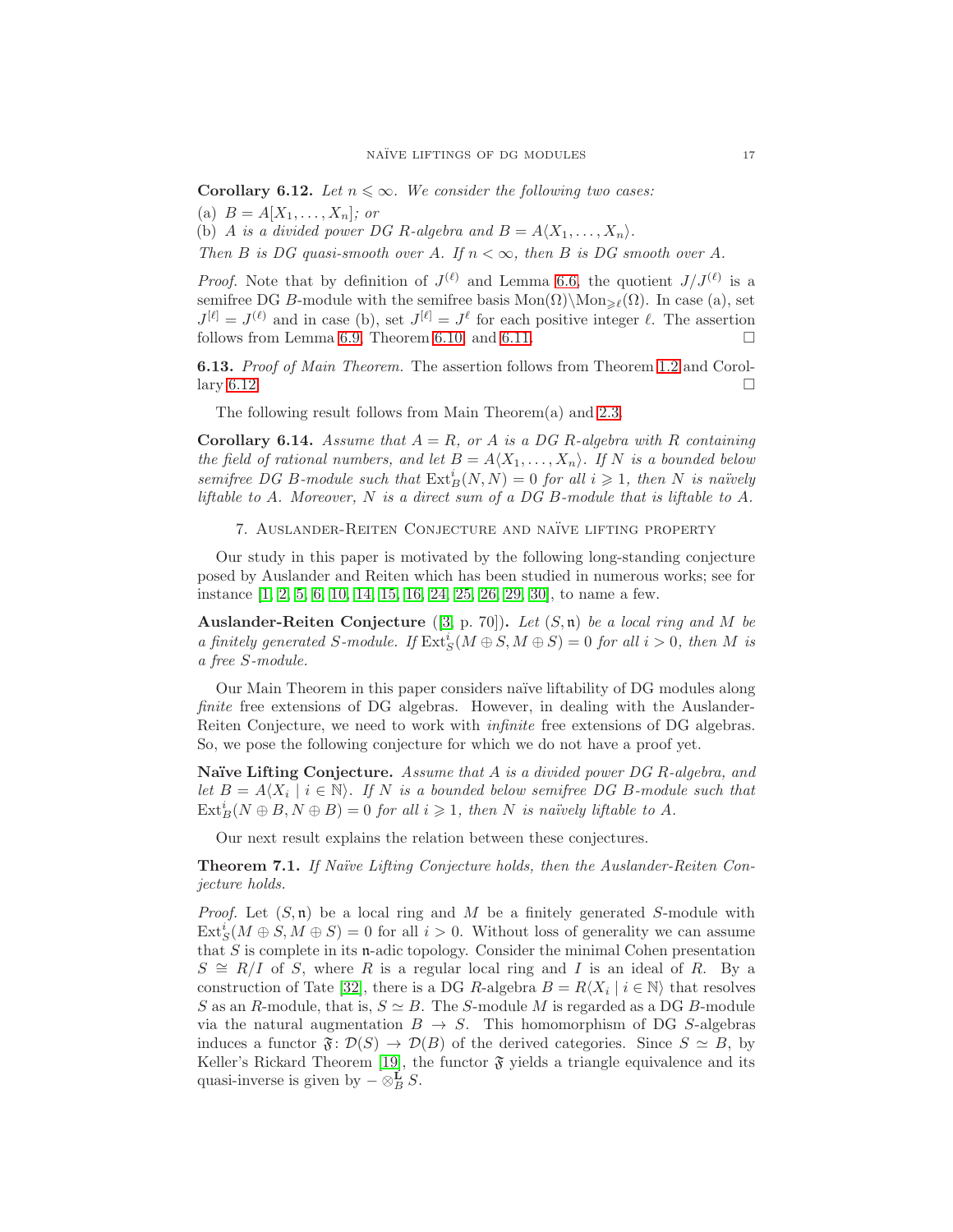Let  $N \xrightarrow{\simeq} M$  be a semifree resolution of the DG B-module M; see [\[4\]](#page-17-2) for more information. Then, as an underlying graded free  $B$ -module,  $N$  is non-negatively graded and  $H(N) \cong H(M) = M$ , which is bounded and finitely generated over  $H_0(B) \cong R$ . Note that M corresponds to N and S corresponds to B under the functor  $\mathfrak{F}$ . Since  $\mathfrak{F}$  is a triangle equivalence, we conclude that  $\mathrm{Ext}^i_B(N \oplus B, N \oplus B) =$ 0 for all  $i \geq 1$ . By our assumption, N is naïvely liftable to A. In particular, by Corollary [5.5,](#page-11-3) N is a direct summand of  $N|_R \otimes_R B$ . Using the category equivalence  $\mathfrak{F}$ , we see that M is a direct summand of  $M \otimes_R^{\mathbf{L}} S$  in  $\mathcal{D}(S)$  which is a bounded free complex over S, since R is regular. Hence,  $\text{pd}_S(M) < \infty$ . It then follows from [\[11,](#page-17-13) Theorem 2.3 that M is free over S.

7.2. According to the proof of Theorem [7.1,](#page-16-1) we do not need to prove the Naïve Lifting Conjecture in its full generality for the Auslander-Reiten Conjecture; only proving it for the case where  $A = R$  is a regular local ring would suffice for this purpose. Note that, despite the finite free extension case, the assumption " $\text{Ext}_{B}^{i}(N, N) = 0$ " for all  $i \geq 1$ " is not enough for the Naïve Lifting Conjecture to be true in general. The reason is that there exist non-free finitely generated modules M over a general local ring S satisfying  $\text{Ext}^i_S(M, M) = 0$  for all  $i \geq 1$ ; see, for instance, [\[17\]](#page-18-21).

7.3. In the proof of Theorem [7.1,](#page-16-1) if S is resolved as an  $R$ -module by a finite free extension  $B = R\langle X_1, \ldots, X_n \rangle$ , then S is known to be a complete intersection ring. Hence, in this case, our Main Theorem and Theorem [7.1](#page-16-1) just provide another proof for the well-known fact that complete intersection rings satisfy the Auslander-Reiten Conjecture; see, for instance, [\[1,](#page-17-8) [5,](#page-17-9) [16\]](#page-18-14).

#### <span id="page-17-0"></span>**REFERENCES**

- <span id="page-17-8"></span>1. T. Araya and Y. Yoshino, Remarks on a depth formula, a grade inequality and a conjecture of Auslander, Comm. Algebra 26 (1998), no. 11, 3793–3806.
- <span id="page-17-1"></span>2. M. Auslander, S. Ding, and Ø. Solberg, Liftings and weak liftings of modules, J. Algebra 156 (1993), 273–397.
- <span id="page-17-12"></span>3. M. Auslander, I. Reiten, On a generalized version of the Nakayama conjecture, Proc. Amer. Math. Soc. **52** (1975), 69-74.
- <span id="page-17-2"></span>4. L. L. Avramov, Infinite free resolutions, Six lectures on commutative algebra (Bellaterra, 1996), Progr. Math., vol. 166, Birkhäuser, Basel, 1998, pp. 1-118.
- <span id="page-17-9"></span>5. L. L. Avramov and R.-O. Buchweitz, Support varieties and cohomology over complete intersections, Invent. Math. **142** (2000), no. 2, 285-318.
- <span id="page-17-10"></span>6. L. L. Avramov, R.-O. Buchweitz, and L. M. Şega, Extensions of a dualizing complex by its ring: commutative versions of a conjecture of Tachikawa, J. Pure Appl. Algebra 201 (2005), no. 1-3, 218–239.
- <span id="page-17-3"></span>7. L. L. Avramov, H.-B. Foxby, and S. Halperin, Differential graded homological algebra, in preparation.
- <span id="page-17-6"></span>8. L. L. Avramov and S. Halperin, Through the looking glass: a dictionary between rational homotopy theory and local algebra, Algebra, algebraic topology and their interactions (Stockholm, 1983), 1–27, Lecture Notes in Math., 1183, Springer, Berlin, 1986.
- <span id="page-17-7"></span>9. L. L. Avramov, S. B. Iyengar, S. Nasseh, and S. Sather-Wagataff, Homology over trivial extensions of commutative DG algebras, Comm. Algebra  $47$  (2019), 2341-2356.
- <span id="page-17-11"></span>10. L. L. Avramov, S. B. Iyengar, S. Nasseh, and S. Sather-Wagstaff, Persistence of homology over commutative noetherian rings, preprint (2020), arxiv:2005.10808.
- <span id="page-17-13"></span>11. L. W. Christensen and H. Holm, Algebras that satisfy Auslander's condition on vanishing of cohomology, Math. Z. 265 (2010), no. 1, 21–40.
- <span id="page-17-4"></span>12. Y. Félix, S. Halperin, and J.-C. Thomas, Rational homotopy theory, Graduate Texts in Mathematics, vol. 205, Springer-Verlag, New York, 2001.
- <span id="page-17-5"></span>13. Tor H. Gulliksen and G. Levin, Homology of local rings, Queen's Paper in Pure and Applied Mathematics, No. 20 (1969), Queen's University, Kingston, Ontario, Canada.